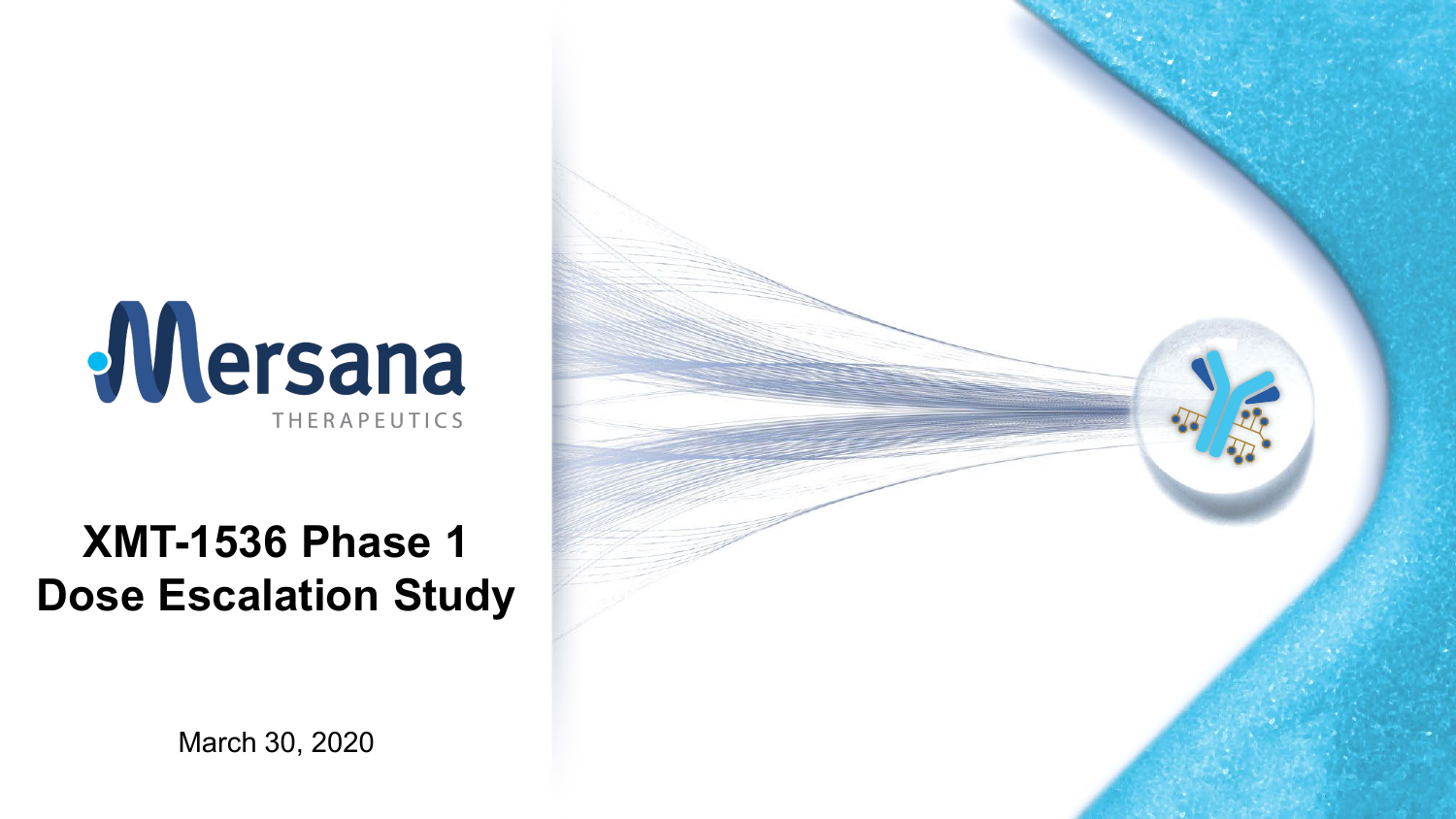### **Legal Disclaimer**



This presentation contains "forward-looking" statements within the meaning of federal securities laws. These forward-looking statements are not statements of historical facts and are based on management's beliefs and assumptions and on information currently available to management. Forward-looking statements include information concerning the Company's business strategy and the design, progression and timing of its clinical trials.

Forward-looking statements generally can be identified by terms such as "expects," "anticipates," "believes," "could," "seeks," "estimates," "intends," "may," "plans," "potential," "predicts," "projects," "should," "will," "would" or similar expressions and the negatives of those terms. The Company's operations involve risks and uncertainties, many of which are outside its control, and any one of which, or combination of which, could materially affect its results of operations and whether the forward-looking statements ultimately prove to be correct. Factors that may materially affect the Company's results of operations and whether these forward-looking statements prove to be correct include, among other things, that preclinical testing may not be predictive of the results or success of ongoing or later preclinical or clinical trials, that the development of the Company's product candidates and new platforms will take longer and/or cost more than planned, including as a result of any impact of the current pandemic, and that the identification of new product candidates will take longer than planned, as well as those listed in our Annual Report on Form 10-K filed on February 28, 2020, with the Securities and Exchange Commission ("SEC") and subsequent SEC filings. Except as required by law, the Company assumes no obligation to update these forward-looking statements publicly, or to update the reasons actual results could differ materially from those anticipated in the forward-looking statements, even if new information becomes available in the future.

Copies of the Company's Annual Report on Form 10-K and our other SEC filings are available by visiting EDGAR on the SEC website at http://www.sec.gov.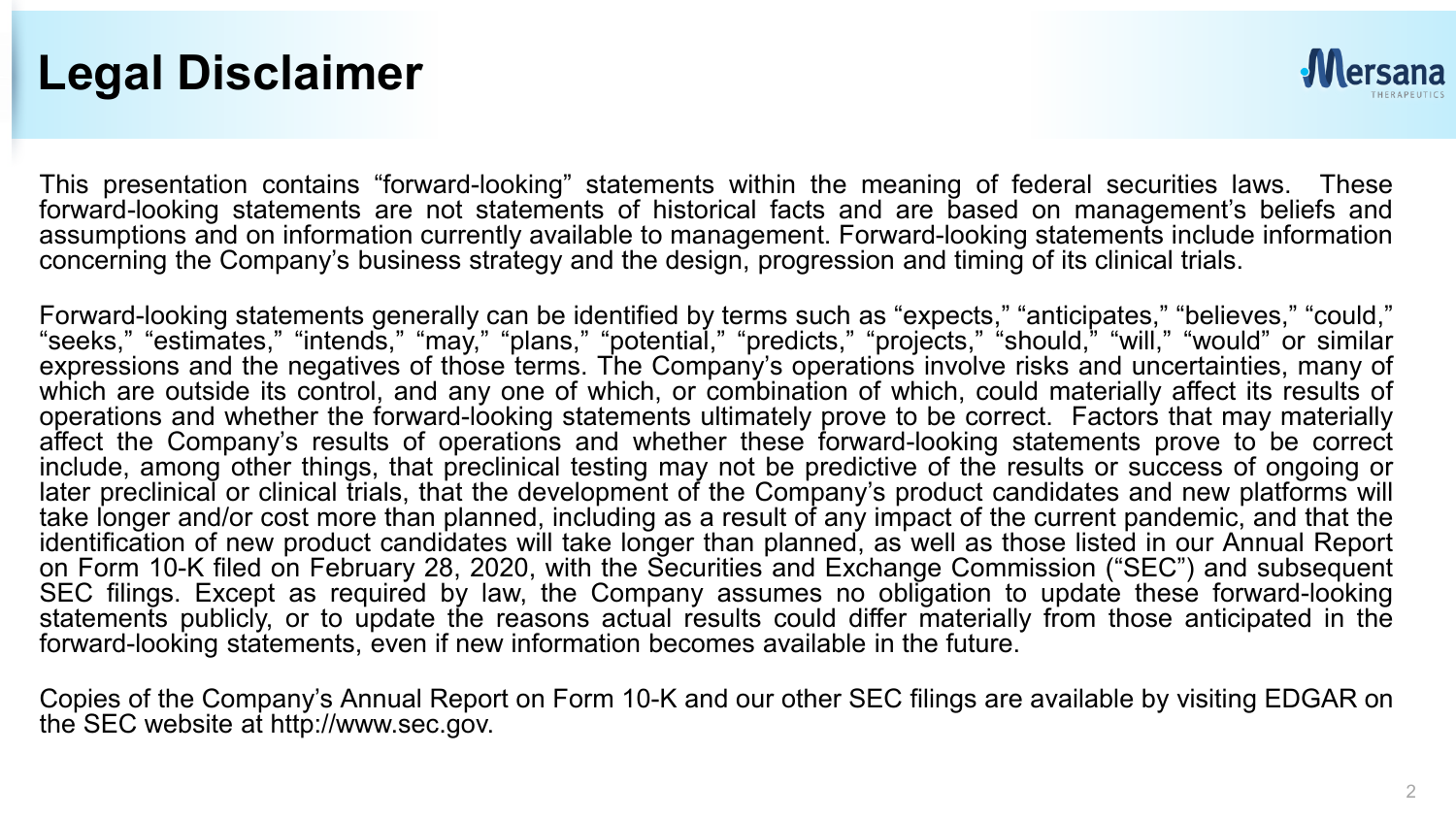



- **Introduction** Anna Protopapas, President & Chief Executive Officer
- **Phase 1 Dose Escalation Data**  Debra L. Richardson, MD, Associate Professor of Gynecologic Oncology at the Stephenson Cancer Center at the University of Oklahoma Health Sciences Center and the Sarah Cannon Research Institute
- **Path Forward**  Dirk Huebner, MD, Chief Medical Officer
- **Questions & Answers**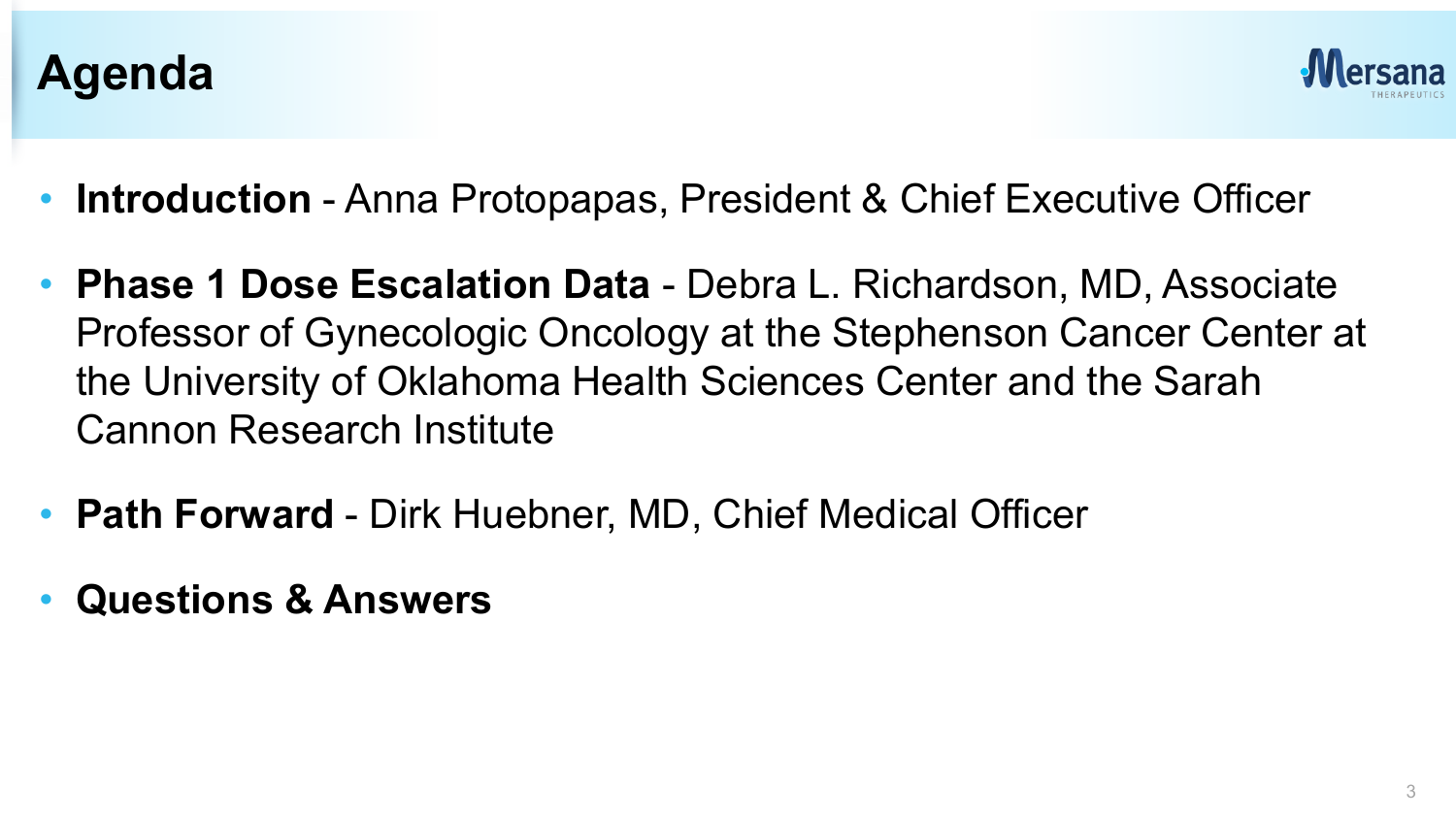## **Ovarian Cancer Treatment Landscape is Moving to Earlier Use of Bevacizumab and PARP Inhibitors**





Source: SmartAnalyst, Kantar Health, NCCN, Product Labels, KOL interviews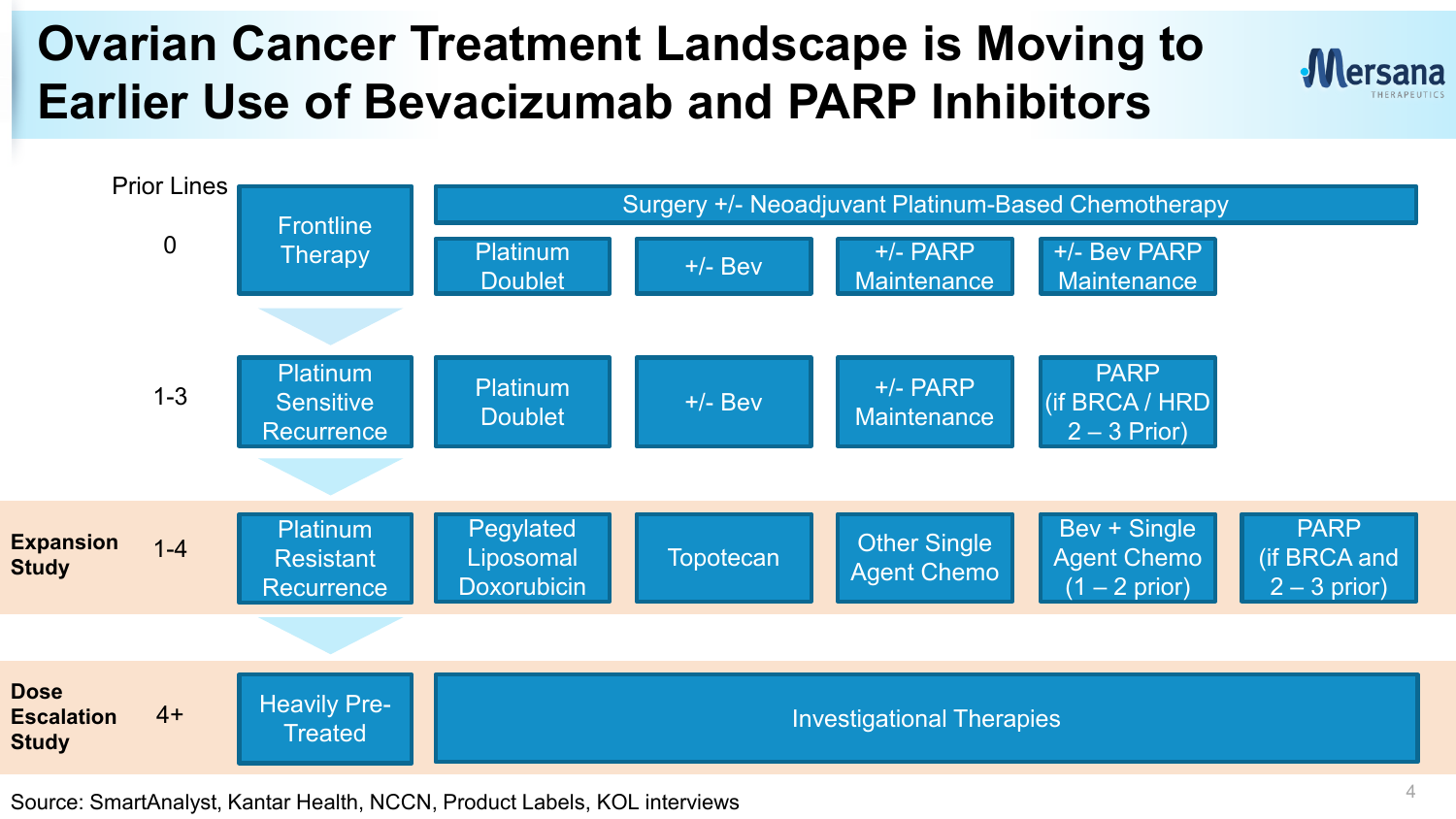## **Literature Shows Declining Performance of Heavily-Pretreated Platinum-Resistant Ovarian Cancer**



|                             |                           |                           | Representative Lines of Therapy for OC Patients in<br><b>XMT-1536 Dose Escalation Study</b> |                                 |                                |                                                                                                                    |
|-----------------------------|---------------------------|---------------------------|---------------------------------------------------------------------------------------------|---------------------------------|--------------------------------|--------------------------------------------------------------------------------------------------------------------|
| <b>Source</b>               | 2 <sup>nd</sup> Line      | 3rd Line                  | 4th Line                                                                                    | 5 <sup>th</sup> Line            | 6th Line                       | <b>Notes</b>                                                                                                       |
| Griffiths 2011<br>$N = 274$ | <b>ORR:16%</b><br>DCR:37% | <b>ORR:8%</b><br>DCR:31%  | <b>ORR:3%</b><br><b>DCR:18%</b>                                                             | <b>ORR:2%</b><br><b>DCR:18%</b> | <b>ORR:0%</b><br><b>DCR:3%</b> | $2004 - 2008$ UK<br>dataset<br><b>Platinum Resistant</b><br>and Refractory.<br>Assume 1 prior lines<br>before PROC |
| Hoskins 2005<br>$N = 120$   | <b>ORR:20%</b><br>DCR:45% | <b>ORR:20%</b><br>DCR:41% | <b>ORR:11%</b><br>DCR:44%                                                                   | <b>ORR:8%</b><br><b>DCR:23%</b> | <b>ORR:0%</b><br>DCR:20%       | Pre-1999 Canada<br>dataset<br>Not limited to<br>platinum resistant                                                 |
| Bruchim 2013<br>$N = 156$   | ORR:26%                   | <b>ORR:12%</b>            | <b>ORR:3%</b>                                                                               | <b>ORR:5%</b>                   | <b>ORR:0%</b>                  | 1995 - 2003 Israel<br>dataset. Platinum<br>status not specified<br>after 2L                                        |

ORR: Overall Response Rate (CR + PR)/Evaluable Patients DCR: Disease Control Rate (CR + PR + SD)/Evaluable Patients

Bruchim, Eur J Obs&Gyn and Repro Biology 2013;166:94-98 Griffiths, Int J Gynecol Cancer 2011;21:58-65 Hoskins, Gynecologic Onc 2005;97:862-869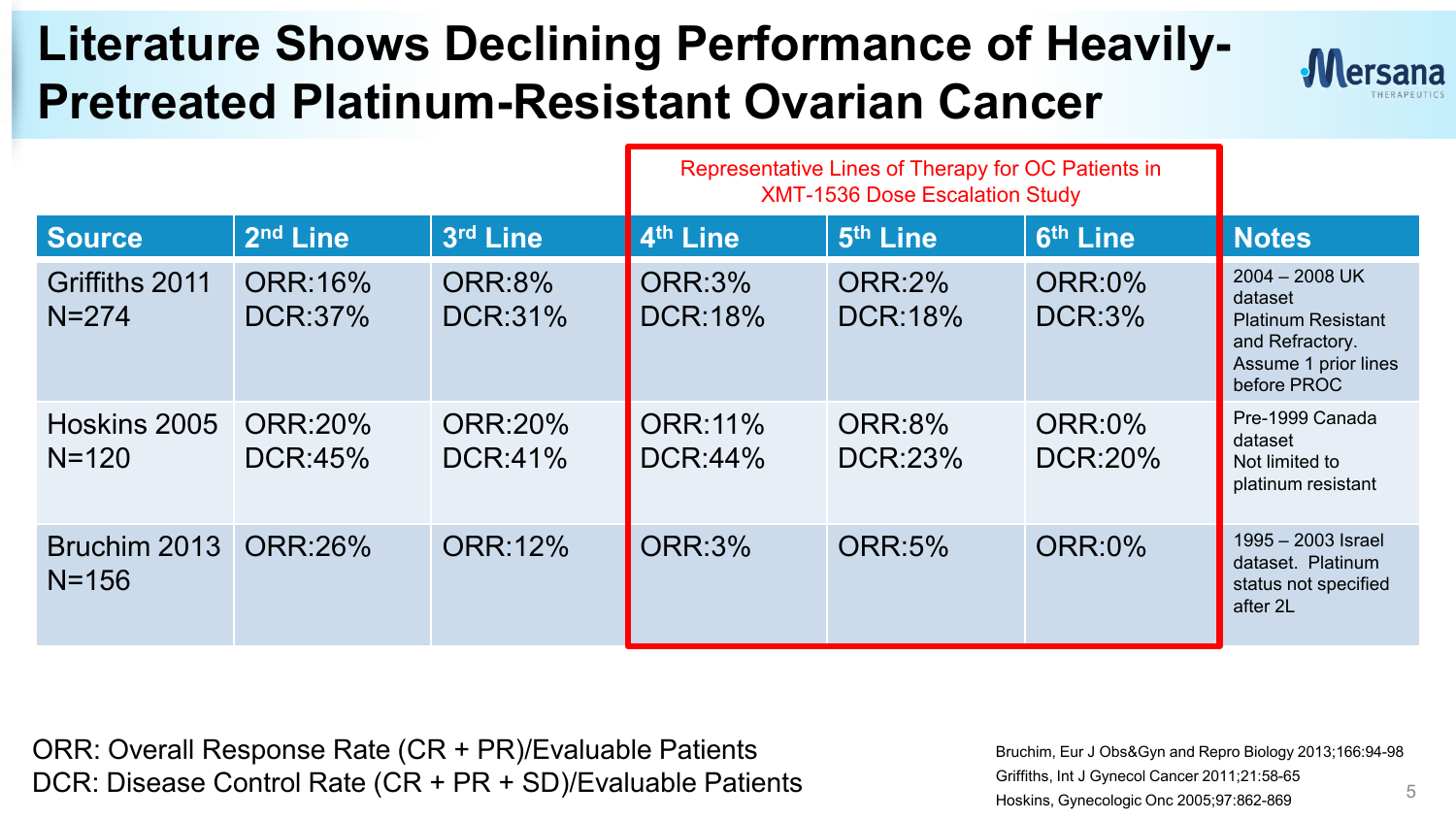#### 6

**NaPi2b is an Ideal Antibody-Drug Conjugate Target** 

### **Assay Developed to Measure Antigen Expression**

- ADC internalizing sodium phosphate transporter; not an oncogene
- Broadly expressed in ovarian cancer and NSCLC adenocarcinoma
- Limited expression in normal tissues
- IHC assay calibrated to distinguish wide range of expression



# **Lung adenocarcinoma** H score =  $265$

Ovarian Cancer Patient-Derived Xenograft Models

Response correlated with NaPi2b Expression





**Mersana** 

H-score 290  $12$ Increasing  $0.8$ H-score**Vledian Best Response** Median Best Response  $0.6$ H-score 0  $0.4$  $0.2$  $-0.2$  $-0.4$  $-0.6$  $-0.8$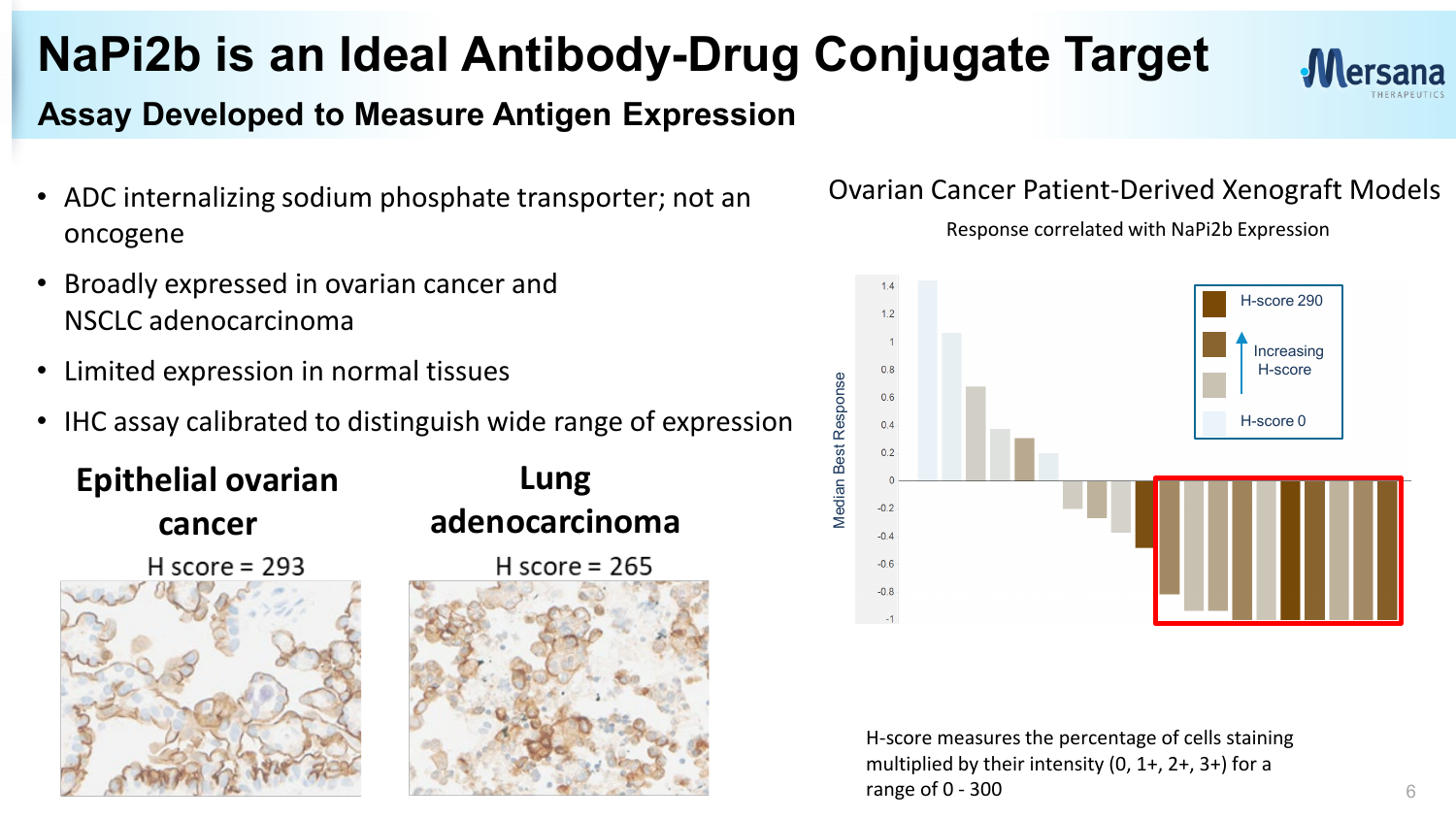### **XMT-1536 is a First-in-Class Dolaflexin ADC**

**Targets NaPi2b with Controlled Bystander Effect**

### **Hydrophilic Polymer Scaffold**

- High drug-to-antibody ratio (DAR) with  $^{\sim}10$ -12 payloads
- Excellent drug like properties
- Highly stable in circulation
- Dose-proportional exposure
- Very low exposure of free payload

#### 7

### **DolaLock Payload with Controlled Bystander Effect**

- Selectively toxic to rapidly dividing cells
- Initially released molecule (Auristatin F-HPA) freely cell permeable and bystander capable
- Intracellular conversion to Auristatin F diminishes permeability and controls bystander effect
- Accumulates in tumor, not a PgP substrate
- Induces immunogenic cell death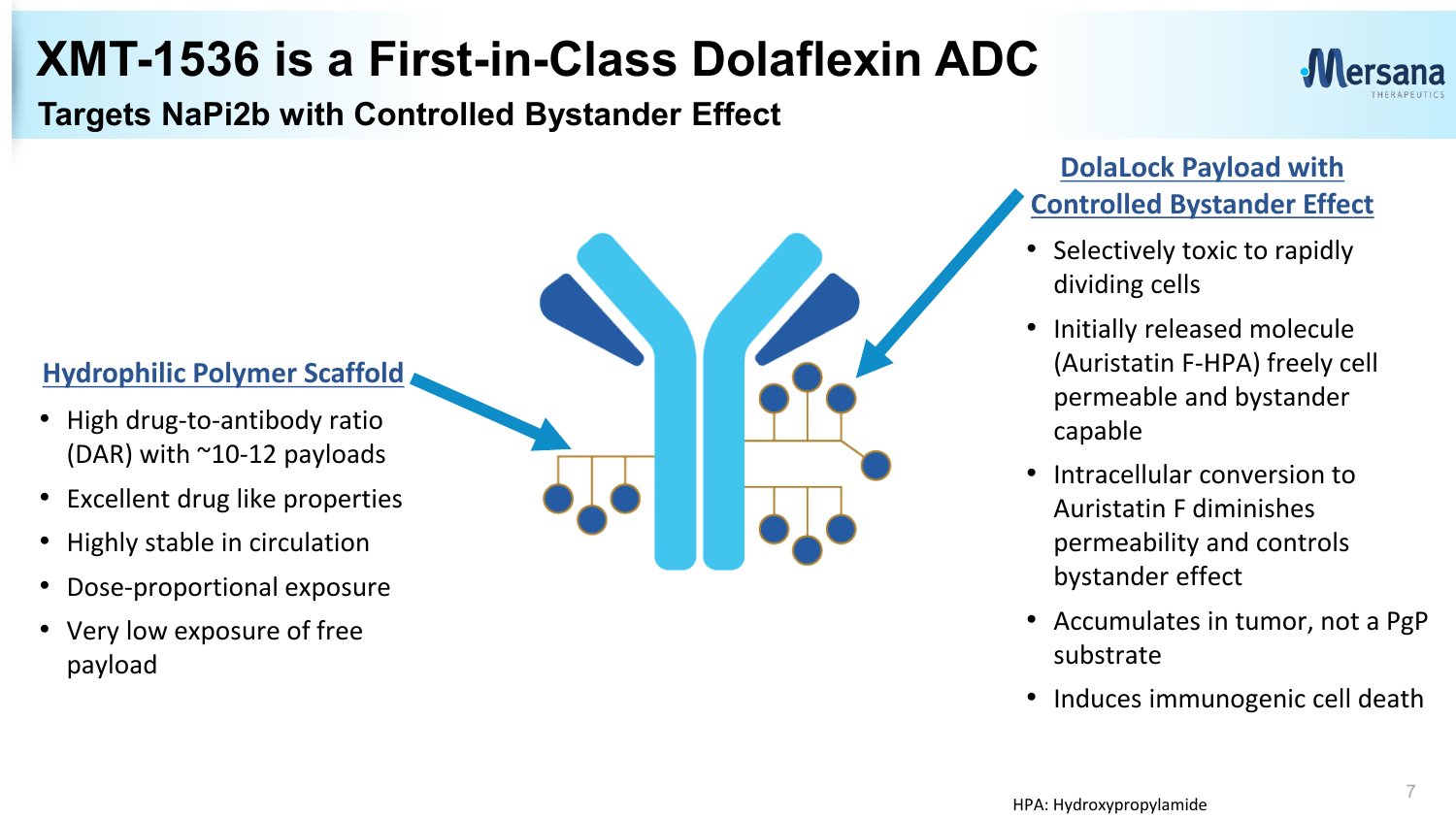## **A Phase 1 Study of XMT-1536 in Patients with Solid Tumors Likely to Express NaPi2b**



A Summary of Dose Escalation

**D.L. Richardson**<sup>1</sup>, E. Hamilton<sup>2</sup>, A. Tolcher<sup>3</sup>, T.F. Burns<sup>4</sup>, W.J. Edenfield<sup>5</sup>, K.P. Papadopoulos<sup>6</sup>, U.A. Matulonis<sup>7</sup>, D. Huebner<sup>8</sup>, R. Mosher<sup>8</sup>, D. Jarlenski<sup>8</sup>, G. Pennock<sup>8</sup>, M. Cyr<sup>8</sup>, A. Santillan<sup>3</sup>, S.V. Ulahannan<sup>1</sup> and K<sub>N</sub> Moore<sup>1</sup>

*1Stephenson Cancer Center/Sarah Cannon Research Institute at the University of Oklahoma Health Sciences Center, Oklahoma City, OK; 2Sarah Cannon Research Institute/Tennessee Oncology, Nashville, TN; 3NEXT Oncology/Texas Oncology, San Antonio, TX; 4University of Pittsburgh Medical Center- Hillman Cancer Center, Pittsburgh, PA; 5Institute of Translational Oncology Research, Prisma Health-Upstate Cancer Institute, Greenville, SC; 6South Texas Accelerated Research Therapeutics, LLC, San Antonio, TX; Department of Medical Oncology, Dana-Farber Cancer Institute, Boston, MA 8Mersana Therapeutics Inc, Cambridge, MA*

NCT03319628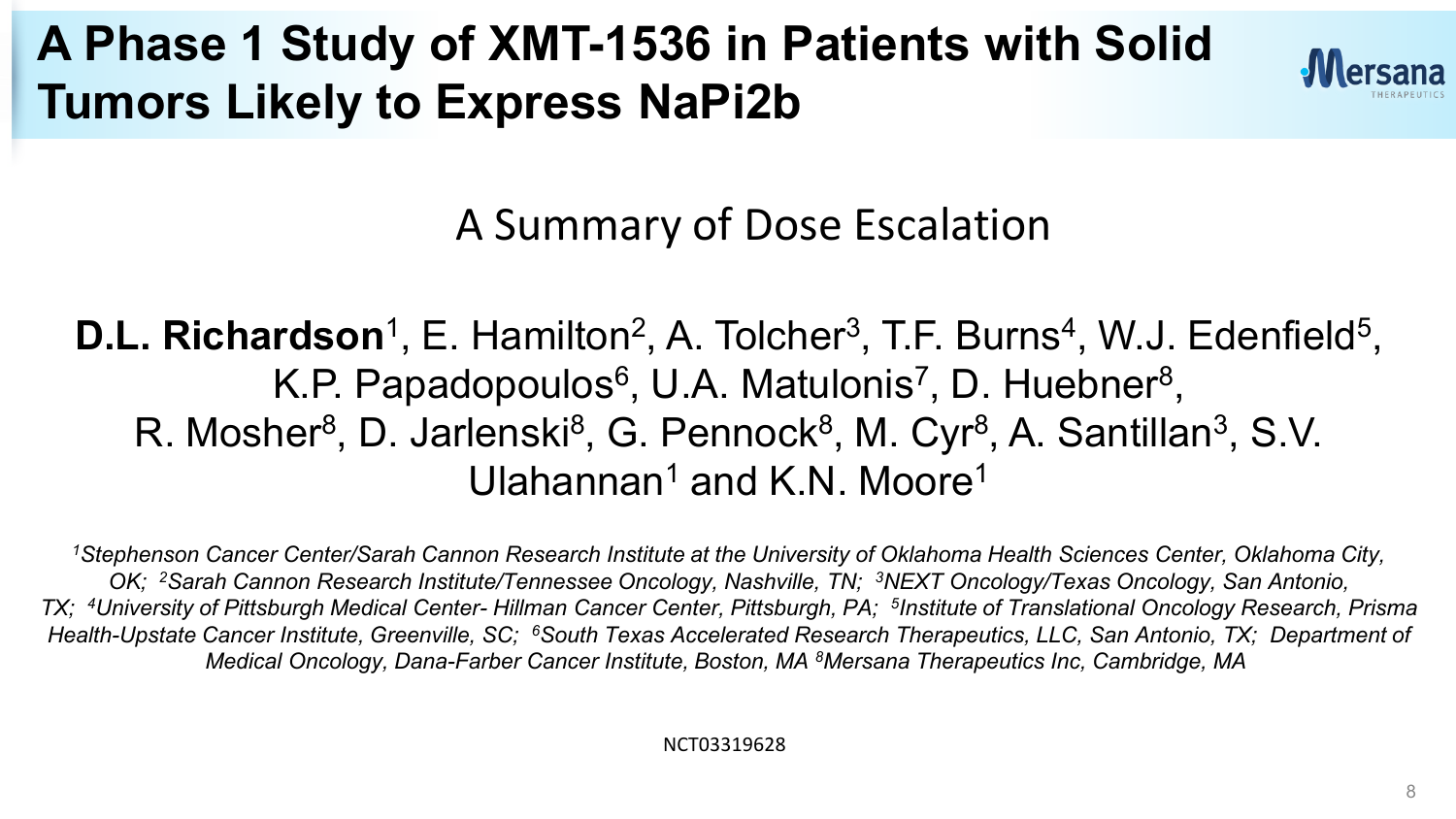## **XMT-1536 Phase 1 Dose Escalation Study Design**



|                                                        | <b>Dosing: Q4</b>                                                                |
|--------------------------------------------------------|----------------------------------------------------------------------------------|
|                                                        | weeks                                                                            |
| <b>Dosing: Q3</b>                                      | DL 8A 52 mg/m <sup>2</sup><br>$(1.4 \text{ mg/kg})$<br><b>Evaluation Ongoing</b> |
| weeks                                                  | DL 7A 43 mg/m <sup>2</sup><br>$(1.2 \text{ mg/kg})$                              |
| DL 6 40 mg/m <sup>2</sup><br>$(1.08 \text{ mg/kg})$    | DL 6A 36 mg/m <sup>2</sup><br>$(0.97 \text{ mg/kg})$                             |
| DL 5 30 mg/m <sup>2</sup><br>$(0.81 \,\mathrm{mg/kg})$ | DL 5A 30 mg/m <sup>2</sup><br>$(0.81 \,\mathrm{mg/kg})$                          |
| DL 4 20 mg/m <sup>2</sup><br>$(0.54 \, \text{mg/kg})$  | DL 4A 20 mg/m <sup>2</sup><br>$(0.54 \, \text{mg/kg})$                           |
| DL 3 12 mg/m <sup>2</sup><br>$(0.324 \text{ mg/kg})$   |                                                                                  |
| DL 2 6 mg/m <sup>2</sup><br>$(0.162 \text{ mg/kg})$    |                                                                                  |
| DL 1 $3 \text{ mg/m}^2$<br>$(0.081 \text{ mg/kg})$     |                                                                                  |

**Objectives:** Evaluate safety and tolerability; determine MTD and identify RP2D; assess preliminary antitumor activity

**Patient population**: Platinum-resistant, serous ovarian cancer and NSCLC adenocarcinoma progressing after standard treatments\*

- Measurable disease per RECIST 1.1
- ECOG 0 or 1
- Archived tissue for retrospective assessment of NaPi2b expression

**Dosing**: IV initially every 3 weeks, amended to every 4 weeks, until disease progression or unacceptable toxicity

**Assessments**: Tumor imaging (MRI or CT): baseline and every 2nd cycle; response assessed per RECIST 1.1

MTD = maximum tolerated dose; RP2D = recommended Phase 2 dose

\* Dose escalation cohort (DL 3-5/A) also included endometrial, papillary renal, salivary duct, and papillary thyroid cancers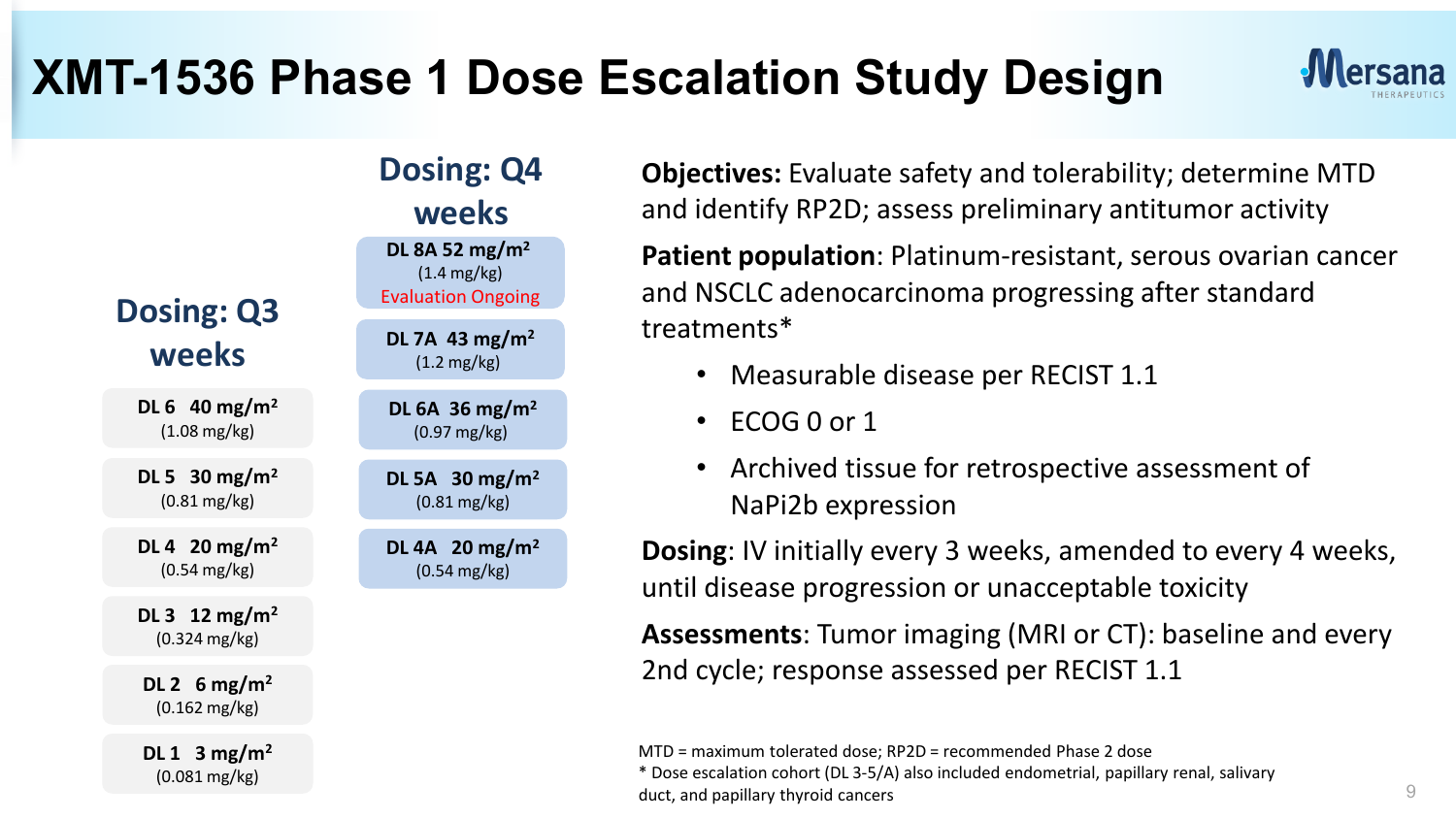### **Patient Demographics and Disease Characteristics**



### **Data cut off: 3 Feb 2020**

|                                                                                                                       | N=59 Patients Dosed at 3 mg/m <sup>2</sup> to 43 mg/m <sup>2</sup>   |                                                                 |                                                                                                  |                                                                   |                                                                        |  |
|-----------------------------------------------------------------------------------------------------------------------|----------------------------------------------------------------------|-----------------------------------------------------------------|--------------------------------------------------------------------------------------------------|-------------------------------------------------------------------|------------------------------------------------------------------------|--|
| Age, years; Median (range)                                                                                            |                                                                      |                                                                 | 65 (39-93)                                                                                       |                                                                   |                                                                        |  |
| <b>Sex</b><br>Female<br>Male                                                                                          |                                                                      |                                                                 | 48 (81%)<br>11 (19%)                                                                             |                                                                   |                                                                        |  |
| ECOG performance status; n (%)<br>0                                                                                   |                                                                      |                                                                 | 21 (36%)<br>38 (64%)                                                                             |                                                                   |                                                                        |  |
| Primary Tumor Type; n (%)<br>Ovarian<br><b>NSCLC</b><br>Endometrial<br>Papillary Renal Cancer<br><b>Salivary Duct</b> |                                                                      |                                                                 | 37 (64%)<br>11 (18%)<br>8(13%)<br>2(3%)<br>$1(2\%)$                                              |                                                                   |                                                                        |  |
| Prior lines of Therapy, Median (range)<br>All patients<br>Ovarian<br><b>NSCLC</b>                                     |                                                                      |                                                                 | 5(1 to 10)<br>5(1 to 10)<br>$4(2 \text{ to } 6)$                                                 |                                                                   |                                                                        |  |
| <b>Prior Therapies</b><br>Ovarian, N=36*<br>* One patient prior treatment<br>data not reported yet                    | Platinum<br>Taxane<br>Bevacizumab<br><b>PARPi</b><br>Investigational | $n \ (\%)$<br>36 (100)<br>33(92)<br>23(64)<br>20(56)<br>14 (39) | <b>Prior Therapies</b><br>NSCLC, N=10*<br>* One patient prior treatment<br>data not reported yet | Platinum<br>Pemetrexed<br>I/O<br>Taxane<br>TKI<br>Investigational | $n \ (\%)$<br>10(100)<br>10(100)<br>10(100)<br>7(70)<br>1(10)<br>7(70) |  |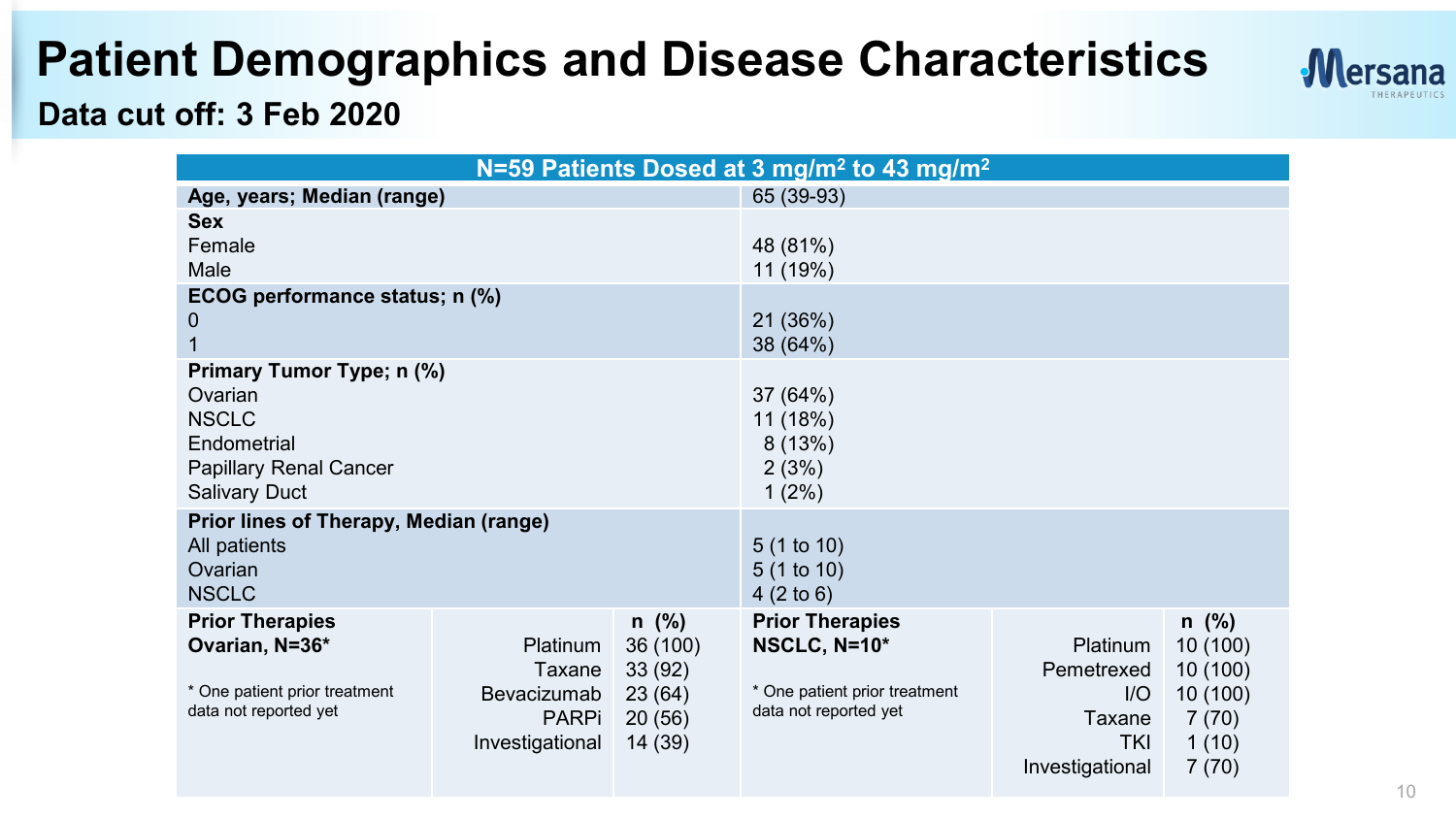### **Treatment-Related Adverse Events Reported in ≥10% of Patients**



- 76% (45/59) of Patients experienced a TRAE
- No severe neutropenia, peripheral neuropathy or ocular toxicity
- No G4 or G5 TRAEs
- 4 Treatment-Related SAEs: G1 Pyrexia (possibly), G2 Pyrexia (probably), G3 congestive cardiac failure (possibly), G3 Vomiting (possibly)

| <b>Preferred Term</b>                                 | <b>Grade 1</b><br>$n$ (%) | Grade 2<br>$n$ (%) | <b>Grade 3</b><br>$n$ (%) | <b>Total - All</b><br><b>Grades</b><br>$n$ (%) | <b>Grade 1</b><br>$n$ (%) | Grade 2<br>$n$ (%) | Grade 3<br>$n$ (%) | Total $-$<br>Grade<br>n (%) |
|-------------------------------------------------------|---------------------------|--------------------|---------------------------|------------------------------------------------|---------------------------|--------------------|--------------------|-----------------------------|
| <b>NAUSEA</b>                                         | 16(31)                    | 5(10)              | $\mathbf{0}$              | 21(40)                                         | 1(14)                     | 1(14)              | $\mathbf{0}$       | 2(29)                       |
| <b>FATIGUE</b>                                        | 7(13)                     | 13(25)             | $\mathbf{0}$              | 20(38)                                         | 1(14)                     | 3(43)              | $\mathbf{0}$       | 4(57)                       |
| ASPARTATE AMINOTRANSFERASE<br><b>INCREASED</b>        | 5(10)                     | 5(10)              | 6(12)                     | 16(32)                                         | 2(29)                     | 1(14)              | $\mathbf{0}$       | 3(43)                       |
| <b>HEADACHE</b>                                       | 7(13)                     | 5(10)              | $\mathbf{0}$              | 12(23)                                         | 1(14)                     | $\mathbf{0}$       | $\mathbf{0}$       | 1(14)                       |
| <b>VOMITING</b>                                       | 8(15)                     | 2(4)               | 1(2)                      | 11(21)                                         | $\mathbf{0}$              | $\mathbf{0}$       | $\mathbf{0}$       | $\mathbf{0}$                |
| <b>PYREXIA</b>                                        | 8(15)                     | 1(2)               | $\mathbf{0}$              | 9(17)                                          | 2(29)                     | $\mathbf 0$        | $\mathbf{0}$       | 2(29)                       |
| <b>BLOOD ALKALINE PHOSPHATASE</b><br><b>INCREASED</b> | 7(13)                     | 1(2)               | 0                         | 8(15)                                          | $\mathbf{0}$              | $\mathbf{0}$       | $\mathbf{0}$       | $\Omega$                    |
| DECREASED APPETITE                                    | 1(2)                      | 7(13)              | $\mathbf{0}$              | 8(15)                                          | $\mathbf{0}$              | 1(14)              | $\mathbf{0}$       | 1(14)                       |
| <b>DIARRHEA</b>                                       | 5(10)                     | 1(2)               | 1(2)                      | 7(13)                                          | 1(14)                     | $\mathbf{0}$       | $\mathbf{0}$       | 1(14)                       |
| ALANINE AMINOTRANSFERASE<br><b>INCREASED</b>          | 5(10)                     | 1(2)               | $\Omega$                  | 6(12)                                          | 1(14)                     | $\mathbf{0}$       | $\mathbf{0}$       | 1(14)                       |
| <b>ANEMIA</b>                                         | $\Omega$                  | 3(6)               | 2(4)                      | 5(10)                                          | 1(14)                     | 1(14)              | $\mathbf{0}$       | 2(29)                       |
| <b>THROMBOCYTOPENIA</b>                               | 2(4)                      | 1(2)               | 0                         | 3(6)                                           | 2(29)                     | 1(14)              | 0                  | 3(43)                       |

Patients dosed 3 to 40 mg/m<sup>2</sup> N=52 Patients dosed 43 mg/m<sup>2</sup> N=7

| Grade 1<br>n (%) | <b>Grade 2</b><br>n (%) | Grade 3<br>n (%) | <b>Total - All</b><br><b>Grades</b><br>n (%) |
|------------------|-------------------------|------------------|----------------------------------------------|
| 1(14)            | 1(14)                   | 0                | 2(29)                                        |
| 1(14)            | 3(43)                   | 0                | 4(57)                                        |
| 2(29)            | 1(14)                   | 0                | 3(43)                                        |
| 1(14)            | 0                       | 0                | 1(14)                                        |
| 0                | 0                       | 0                | 0                                            |
| 2(29)            | 0                       | 0                | 2(29)                                        |
| 0                | 0                       | 0                | 0                                            |
| 0                | 1(14)                   | 0                | 1(14)                                        |
| 1(14)            | 0                       | 0                | 1(14)                                        |
| 1(14)            | 0                       | 0                | 1(14)                                        |
| 1(14)            | 1(14)                   | 0                | 2(29)                                        |
| 2(29)            | 1(14)                   | 0                | 3(43)                                        |

*Data cut-off: 3 Feb 2020*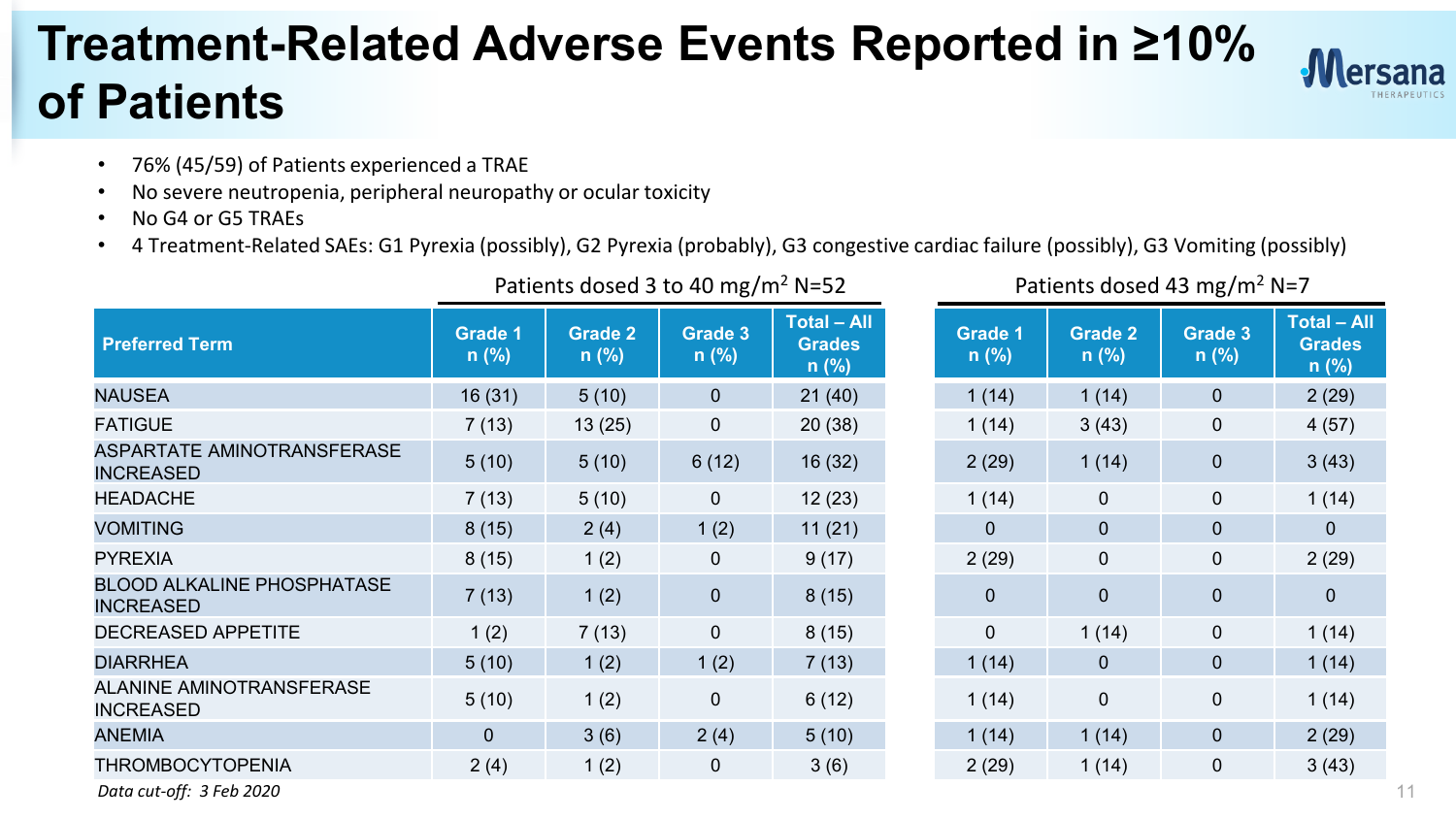## **Well Tolerated to Date. No DLT at Highest Completed Dose Level of 43 mg/m2 q4w**



| <b>Dose Level</b><br>(DL) | <b>Dose</b>                  | <b>Tumor Types</b>                                                                      | Pts / DL       | <b>DLT Description, Number of Patients with</b><br><b>Event</b>                       |
|---------------------------|------------------------------|-----------------------------------------------------------------------------------------|----------------|---------------------------------------------------------------------------------------|
| $\vert$ 1                 | 3 mg/m <sup>2</sup> q3w      | Ovarian                                                                                 | $\mathbf{1}$   |                                                                                       |
| $\overline{2}$            | 6 mg/m <sup>2</sup> q3w      | Ovarian                                                                                 | $\overline{1}$ |                                                                                       |
| 3                         | 12 mg/m <sup>2</sup> q3w     | Ovarian (1)<br>NSCLC(2)<br>Endometrial (3)<br>Papillary Renal (1)                       | $\overline{7}$ |                                                                                       |
| 4/4A                      | 20 mg/m <sup>2</sup> q3w/q4w | Ovarian (11)<br>NSCLC(1)<br>Endometrial (1)<br>Salivary Duct (1)<br>Papillary renal (1) | 15             |                                                                                       |
| 5/5A                      | 30 mg/m <sup>2</sup> q3w/q4w | Ovarian (12)<br>NSCLC(3)<br>Endometrial (4)                                             | 19             | Transient G3 AST; resolved to G1 within 21 days;<br>$n=1$                             |
| $6\phantom{1}$            | 40 mg/m <sup>2</sup> q3w     | Ovarian (1)                                                                             | 1              | Transient G3 AST; resolved to G1 within 21 days;<br>$n=1$                             |
| 6A                        | 36 mg/m <sup>2</sup> q4w     | Ovarian (7)<br>NSCLC(1)                                                                 | $\,8\,$        | G2 AST/G1 ALT preventing 2 <sup>nd</sup> dose & causing study<br>discontinuation; n=1 |
| 7A                        | 43 mg/m <sup>2</sup> q4w     | Ovarian (3)<br>NSCLC $(4)$                                                              | $\overline{7}$ |                                                                                       |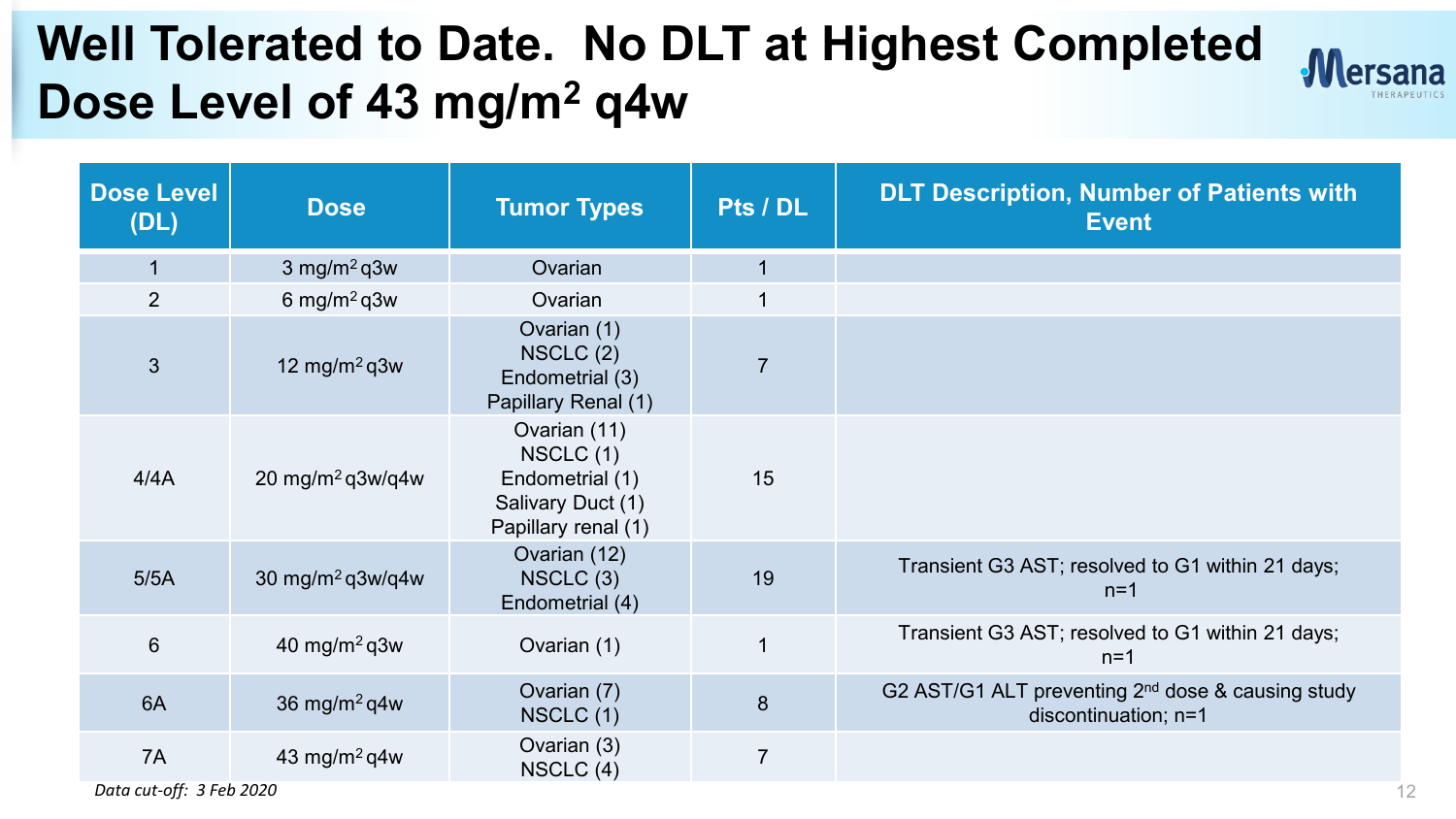

**Emerging Data Will Define Biomarker Cut-Off for Patient Selection in Future Studies**

| <b>Response - Ovarian Cancer and NSCLC</b><br>N(% )<br>adenocarcinoma N=39* |             |            |  |  |
|-----------------------------------------------------------------------------|-------------|------------|--|--|
|                                                                             |             | <b>All</b> |  |  |
|                                                                             | N           | 10         |  |  |
| 20 mg/m <sup>2</sup>                                                        | <b>PR</b>   | $1(10\%)$  |  |  |
|                                                                             | <b>SD</b>   | $6(60\%)$  |  |  |
|                                                                             | DCR (PR+SD) | 7 (70%)    |  |  |
|                                                                             | N           | 22         |  |  |
|                                                                             | <b>PR</b>   | 3(14%)     |  |  |
| 30, 36, 40 mg/m <sup>2</sup>                                                | <b>SD</b>   | 10 (45%)   |  |  |
|                                                                             | DCR (PR+SD) | 13 (59%)   |  |  |
|                                                                             | N           | 7          |  |  |
|                                                                             | <b>PR</b>   | 2(29%)     |  |  |
| 43 mg/m <sup>2</sup>                                                        | <b>SD</b>   | 4(57%)     |  |  |
|                                                                             | DCR (PR+SD) | 6(86%)     |  |  |

*Data cut-off: 3 Feb 2020*

\*Excludes 3 patients discontinued due to investigator/patient choice and 1 without RECIST scan  $13$ 

\*\*Hypocellular specimen/indeterminate for H-score or not determined yet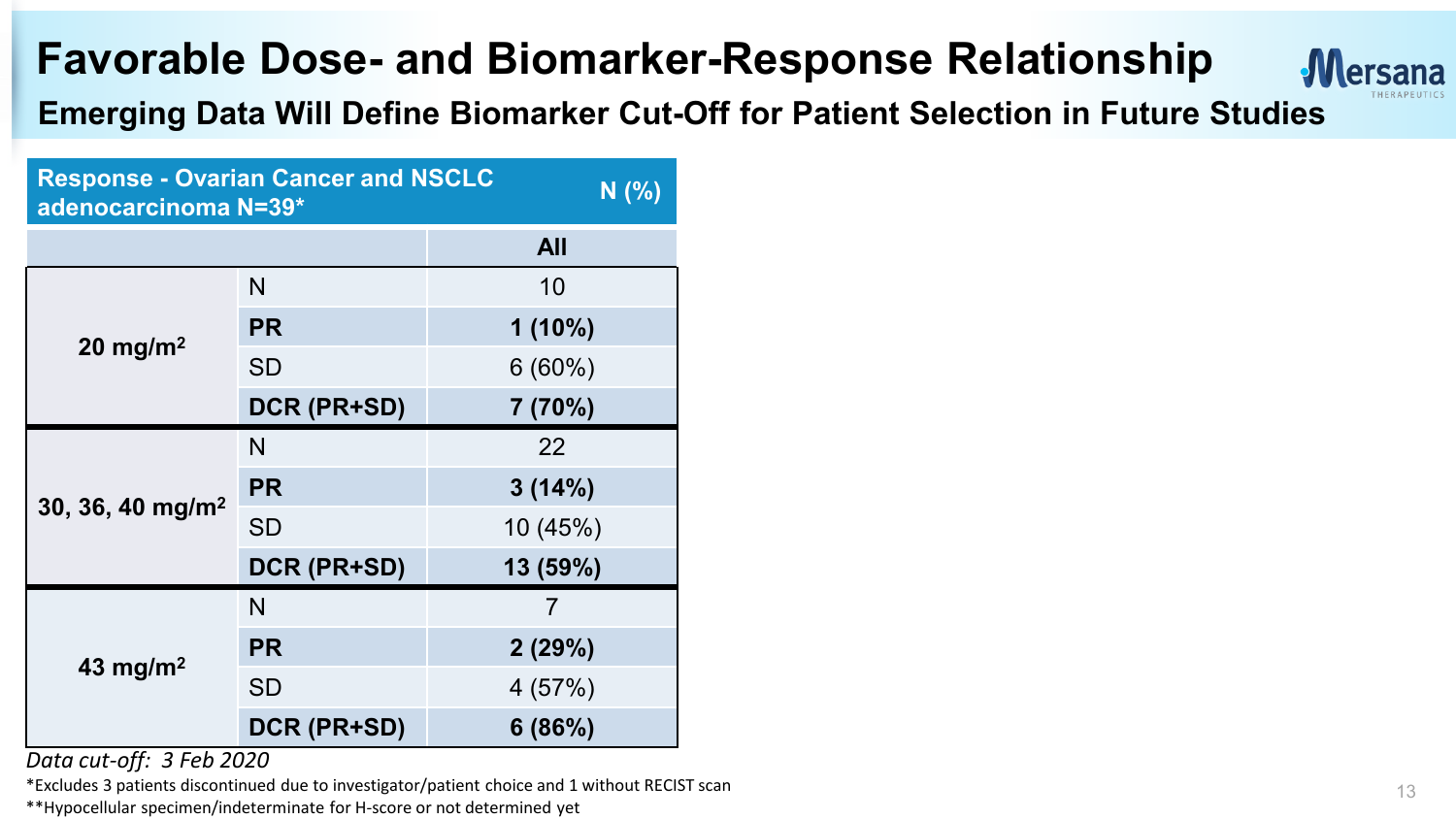

### **Emerging Data Will Define Biomarker Cut-Off for Patient Selection in Future Studies**

| <b>Response - Ovarian Cancer and NSCLC</b><br>adenocarcinoma N=39* |             | N(% )          |                 |                 |  |
|--------------------------------------------------------------------|-------------|----------------|-----------------|-----------------|--|
|                                                                    |             | <b>All</b>     | Higher NaPi2b ° |                 |  |
|                                                                    | N           | 10             |                 |                 |  |
|                                                                    | <b>PR</b>   | $1(10\%)$      | $0(0\%)$        |                 |  |
| 20 mg/m <sup>2</sup>                                               | <b>SD</b>   | 6(60%)         | 4(57%)          |                 |  |
|                                                                    | DCR (PR+SD) | 7(70%)         | 4(57%)          |                 |  |
|                                                                    | N           | 22             | 12              |                 |  |
| 30, 36, 40 mg/m <sup>2</sup>                                       | <b>PR</b>   | 3(14%)         | 3(25%)          |                 |  |
|                                                                    | <b>SD</b>   | 10 (45%)       | 6(50%)          |                 |  |
|                                                                    | DCR (PR+SD) | 13 (59%)       | 9(75%)          | PR: 33%         |  |
|                                                                    | N           | $\overline{7}$ | 3               | <b>DCR: 73%</b> |  |
| 43 mg/m <sup>2</sup>                                               | <b>PR</b>   | 2(29%)         | 2(67%)          |                 |  |
|                                                                    | <b>SD</b>   | 4(57%)         | $0(0\%)$        |                 |  |
|                                                                    | DCR (PR+SD) | 6(86%)         | 2(67%)          |                 |  |

*Data cut-off: 3 Feb 2020*

\*Excludes 3 patients discontinued due to investigator/patient choice and 1 without RECIST scan <sup>0</sup> Higher NaPi2b Expression: at / above lowest H-score at which response observed (>110) <sub>14</sub><br>\*\*Hypocellular specimen/indeter \*\*Hypocellular specimen/indeterminate for H-score or not determined yet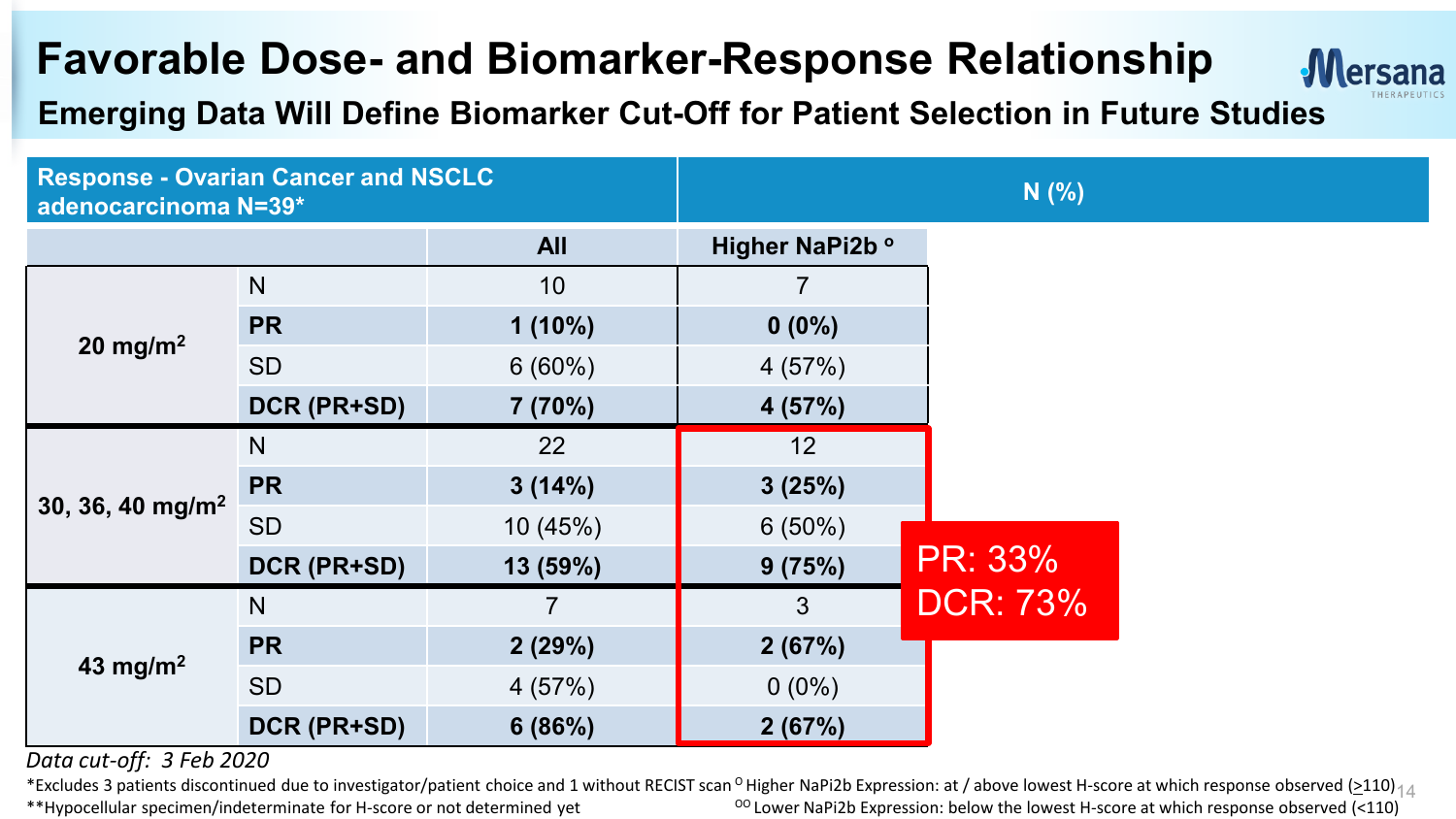

### **Emerging Data Will Define Biomarker Cut-Off for Patient Selection in Future Studies**

| <b>Response - Ovarian Cancer and NSCLC</b><br>adenocarcinoma N=39* |             | N(%            |                 |                 |                 |
|--------------------------------------------------------------------|-------------|----------------|-----------------|-----------------|-----------------|
|                                                                    |             | <b>All</b>     | Higher NaPi2b ° | Lower NaPi2b 00 |                 |
|                                                                    | N           | 10             | $\overline{7}$  | $\overline{2}$  |                 |
|                                                                    | <b>PR</b>   | $1(10\%)$      | $0(0\%)$        | $0(0\%)$        |                 |
| 20 mg/m <sup>2</sup>                                               | <b>SD</b>   | 6(60%)         | 4 (57%)         | $2(100\%)$      |                 |
|                                                                    | DCR (PR+SD) | 7(70%)         | 4(57%)          | $2(100\%)$      |                 |
|                                                                    | N           | 22             | 12              | $\overline{7}$  |                 |
|                                                                    | <b>PR</b>   | 3(14%)         | 3(25%)          | $0(0\%)$        |                 |
| 30, 36, 40 mg/m <sup>2</sup>                                       | <b>SD</b>   | 10 (45%)       | $6(50\%)$       | 3(43%)          |                 |
|                                                                    | DCR (PR+SD) | 13 (59%)       | 9(75%)          | 3(43%)          | <b>PR: 0%</b>   |
|                                                                    | N           | $\overline{7}$ | $\mathbf{3}$    | $\overline{2}$  | <b>DCR: 55%</b> |
| 43 mg/m <sup>2</sup>                                               | <b>PR</b>   | 2(29%)         | 2(67%)          | $0(0\%)$        |                 |
|                                                                    | <b>SD</b>   | 4(57%)         | $0(0\%)$        | $2(100\%)$      |                 |
|                                                                    | DCR (PR+SD) | 6(86%)         | 2(67%)          | $2(100\%)$      |                 |

#### *Data cut-off: 3 Feb 2020*

\*Excludes 3 patients discontinued due to investigator/patient choice and 1 without RECIST scan <sup>0</sup> Higher NaPi2b Expression: at / above lowest H-score at which response observed (≥110) <sub>15</sub><br>\*\*Hypocellular specimen/indeter \*\*Hypocellular specimen/indeterminate for H-score or not determined yet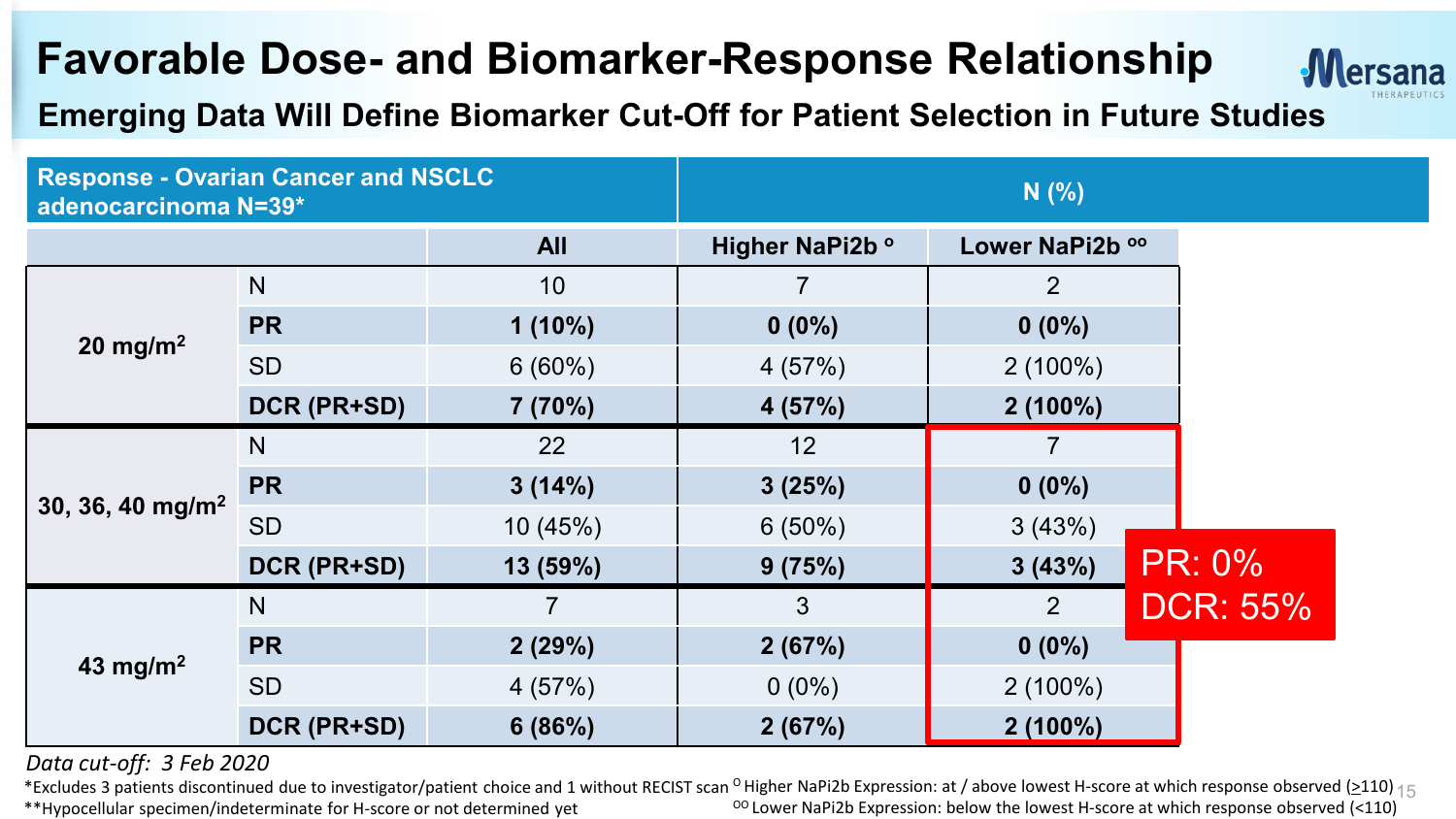

### **Emerging Data Will Define Biomarker Cut-Off for Patient Selection in Future Studies**

| <b>Response - Ovarian Cancer and NSCLC</b><br>adenocarcinoma N=39* |              |                | N(%)            |                 |                    |  |
|--------------------------------------------------------------------|--------------|----------------|-----------------|-----------------|--------------------|--|
|                                                                    |              | <b>All</b>     | Higher NaPi2b ° | Lower NaPi2b 00 | Indeterm NaPi2b ** |  |
|                                                                    | $\mathsf{N}$ | 10             |                 | $\overline{2}$  |                    |  |
|                                                                    | <b>PR</b>    | $1(10\%)$      | $0(0\%)$        | $0(0\%)$        | $1(100\%)$         |  |
| $20 \text{ mg/m}^2$                                                | <b>SD</b>    | 6(60%)         | 4(57%)          | $2(100\%)$      | $0(0\%)$           |  |
|                                                                    | DCR (PR+SD)  | 7(70%)         | 4(57%)          | $2(100\%)$      | $1(100\%)$         |  |
|                                                                    | N            | 22             | 12              | $\overline{7}$  | 3                  |  |
|                                                                    | <b>PR</b>    | 3(14%)         | 3(25%)          | $0(0\%)$        | $0(0\%)$           |  |
| 30, 36, 40 mg/m <sup>2</sup>                                       | <b>SD</b>    | 10 (45%)       | $6(50\%)$       | 3(43%)          | 1(33%)             |  |
|                                                                    | DCR (PR+SD)  | 13 (59%)       | 9(75%)          | 3(43%)          | 1(33%)             |  |
|                                                                    | N            | $\overline{7}$ | 3               | $\overline{2}$  | 2                  |  |
| 43 mg/m <sup>2</sup>                                               | <b>PR</b>    | 2(29%)         | 2(67%)          | $0(0\%)$        | $0(0\%)$           |  |
|                                                                    | <b>SD</b>    | 4(57%)         | $0(0\%)$        | $2(100\%)$      | $2(100\%)$         |  |
|                                                                    | DCR (PR+SD)  | 6(86%)         | 2(67%)          | $2(100\%)$      | $2(100\%)$         |  |

#### *Data cut-off: 3 Feb 2020*

<sup>00</sup> Lower NaPi2b Expression: below the lowest H-score at which response observed (<110) \*Excludes 3 patients discontinued due to investigator/patient choice and 1 without RECIST scan <sup>0</sup> Higher NaPi2b Expression: at / above lowest H-score at which response observed (>110) <sub>16</sub> \*\*Hypocellular specimen/indeterminate for H-score or not determined yet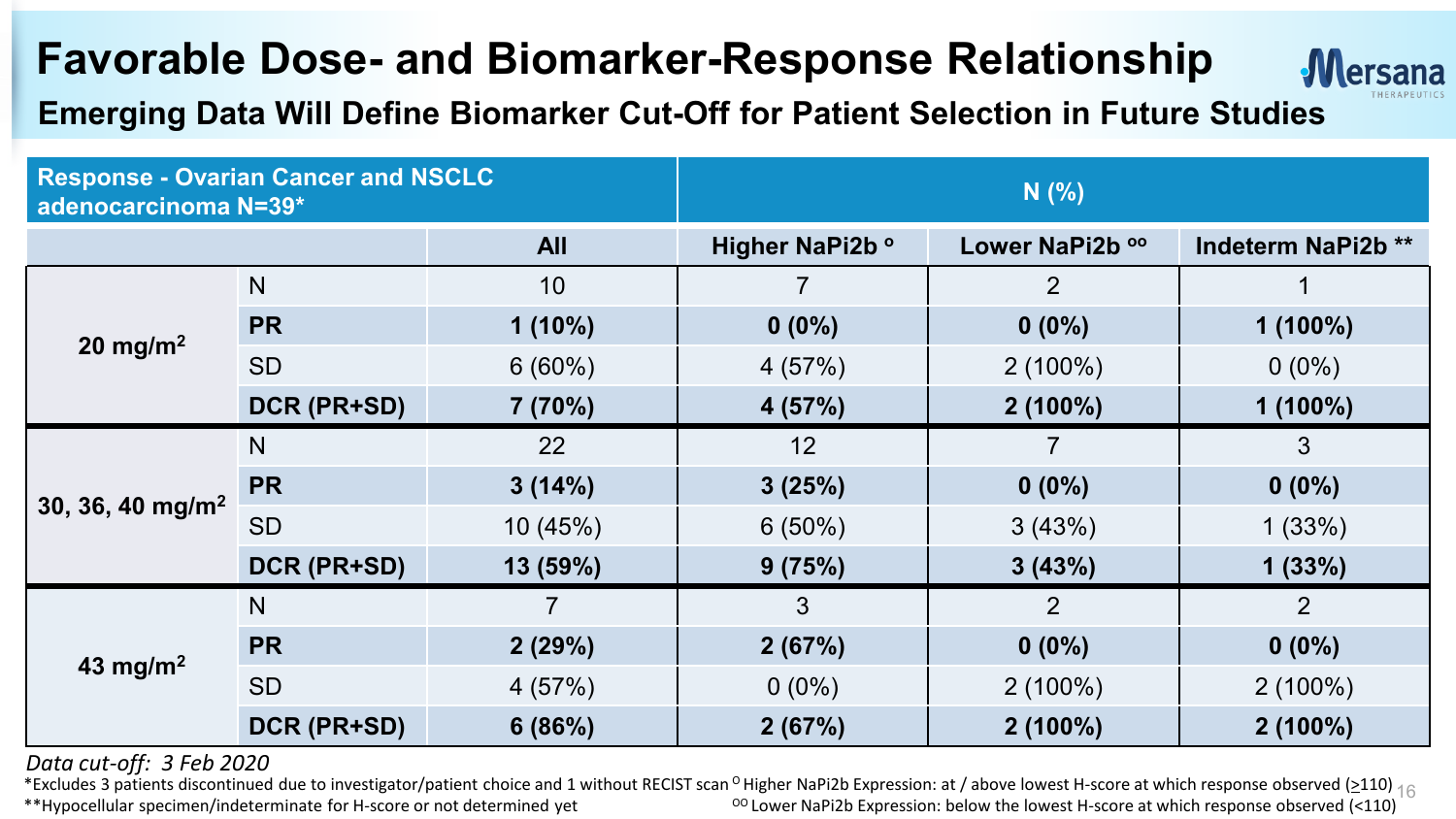## **Responses and Stable Disease Observed at Higher Doses and Higher NaPi2b Expression**





\* Best overall response of progressive disease

\*\*Excludes 3 patients discontinued due to investigator/patient choice and 1 without RECIST scan

\*\*\*Hypocellular specimen/indeterminate for H-score or not determined yet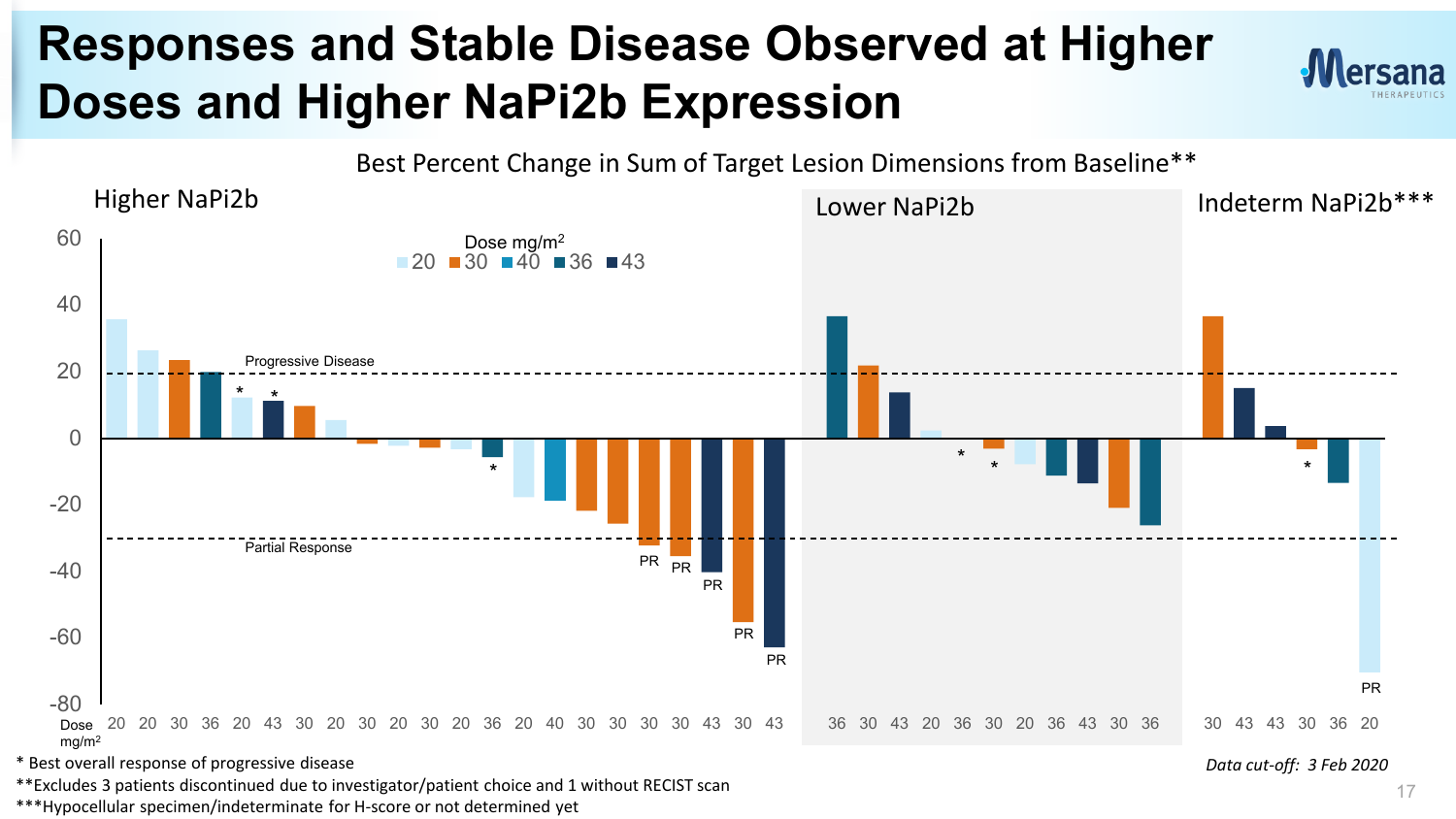## **Durations at ≥ 20mg/m<sup>2</sup> - Longer Treatment Duration Observed in Patients with Higher NaPi2b Expression**



**Mersana**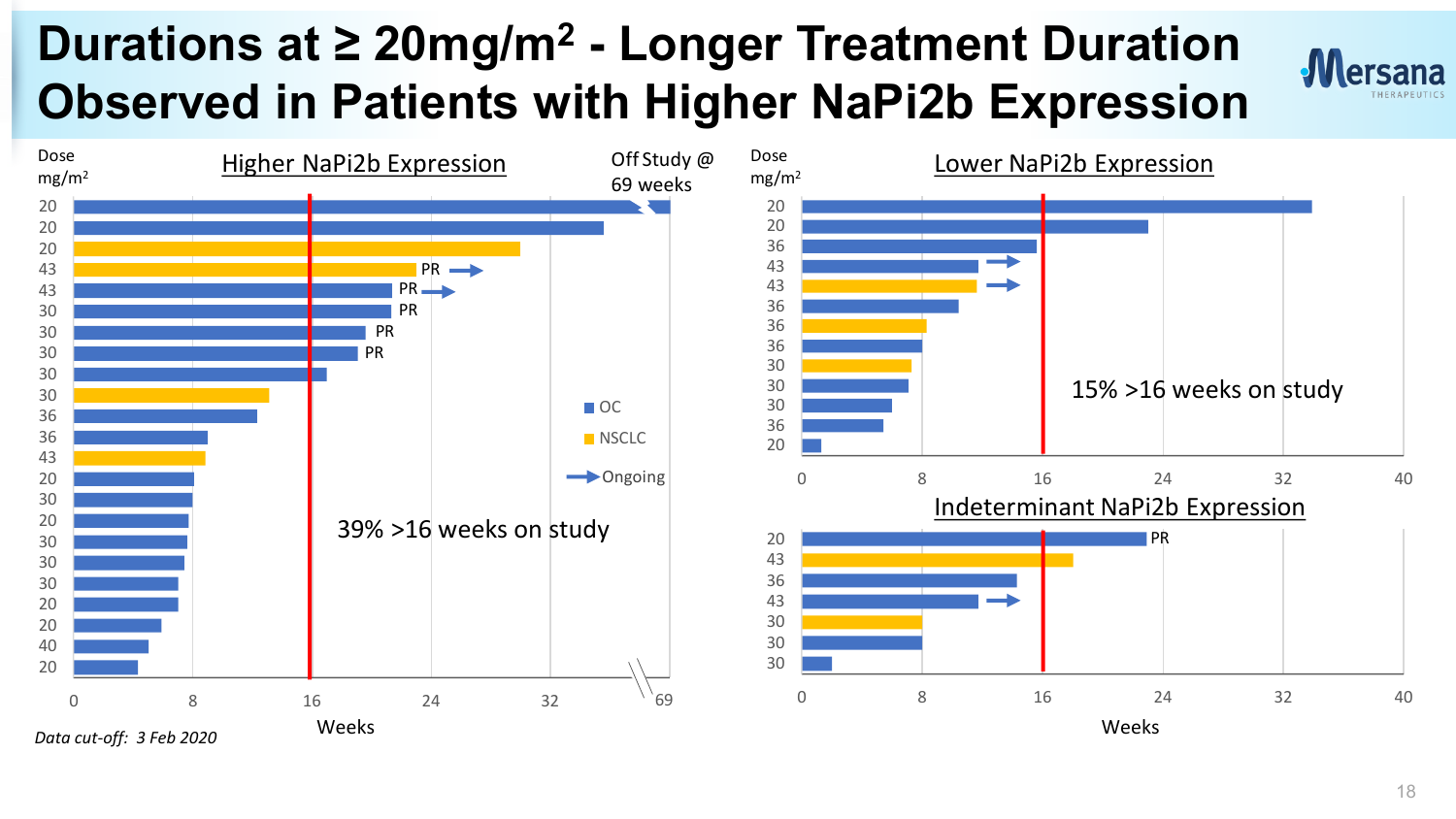## **Patient with Ovarian Cancer – Confirmed PR with 62% Tumor Reduction**



**Cancer Patient Treated with 43mg/m2**

| Age                            | 43   |
|--------------------------------|------|
| # prior regimens               | 9    |
| CA125 Baseline<br>(U/mL)       | 5409 |
| CA125 after 3 Cycles<br>(U/mL) | 427  |

### NaPi2b IHC, H-Score 110



- Prior treatments with carboplatin, paclitaxel, cisplatin, liposomal doxorubicin, gemcitabine, bevacizumab, olaparib
- PR detected at Cycle 2 and confirmed at Cycle 3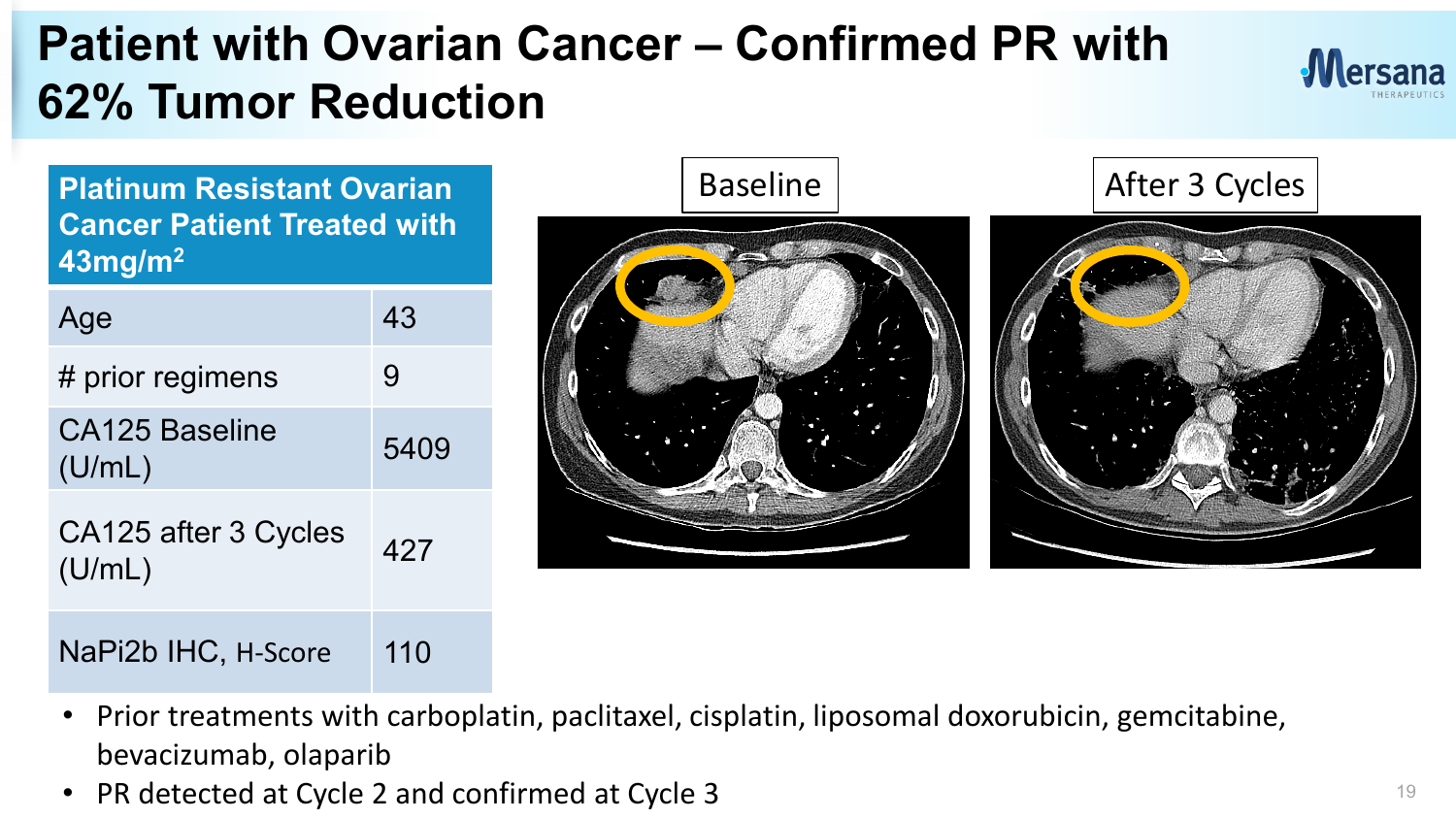## **Patient with NSCLC – Confirmed PR with 40% Tumor Reduction**





- Prior treatments with carboplatin, pemetrexed, paclitaxel, nivolumab
- PR detected at Cycle 2 and confirmed at Cycle 3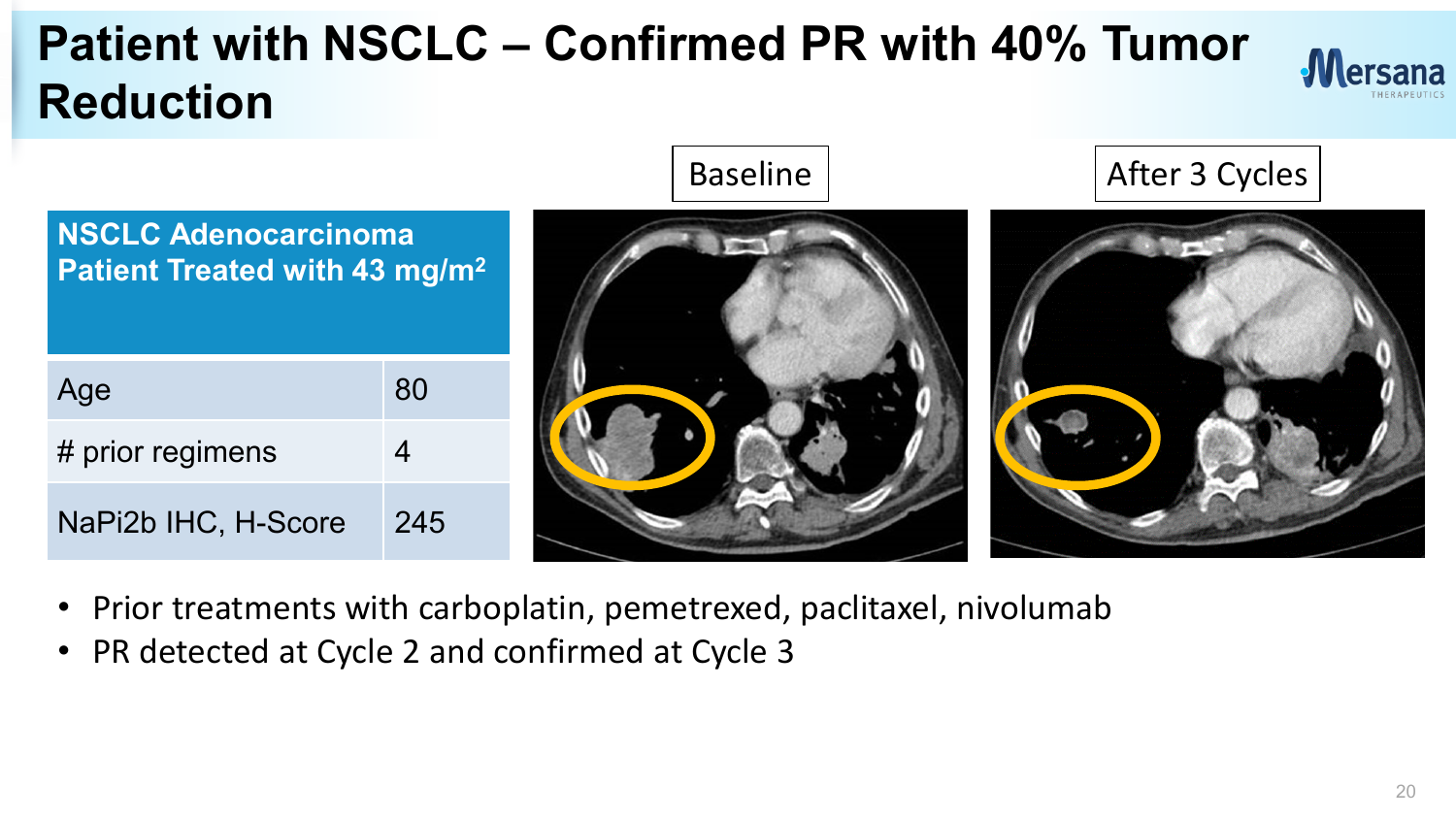### **Conclusions**



- XMT-1536 has a favorable safety profile
	- Most treatment related adverse events (TRAEs) were Grade 1 or 2
	- Nausea, fatigue, transient increase in AST, headache, and vomiting were the most frequent TRAEs
	- No severe neutropenia, peripheral neuropathy or ocular toxicity
- 52 mg/m<sup>2</sup> dose escalation cohort under evaluation
- Antitumor activity observed in heavily pretreated patients with PROC and NSCLC adenocarcinoma (median of 5 prior lines of therapy)
	- Higher response rate at doses  $>$ 30 mg/m<sup>2</sup>
	- Higher response rate in patients with higher NaPi2b expression; No responses in patients with lower NaPi2b expression
	- Literature suggests low single digit response rates in platinum-resistant ovarian cancer with similar lines of therapy<sup> $1,2,3$ </sup>
- Expansion at 36 and 43 mg/m<sup>2</sup> g 4 weeks is ongoing in PROC and NSCLC adenocarcinoma

1Bruchim, Eur J Obs&Gyn and Repro Biology 2013;166:94-98 2Griffiths, Int J Gynecol Cancer 2011;21:58-65 3Hoskins, Gynecologic Onc 2005;97:862-869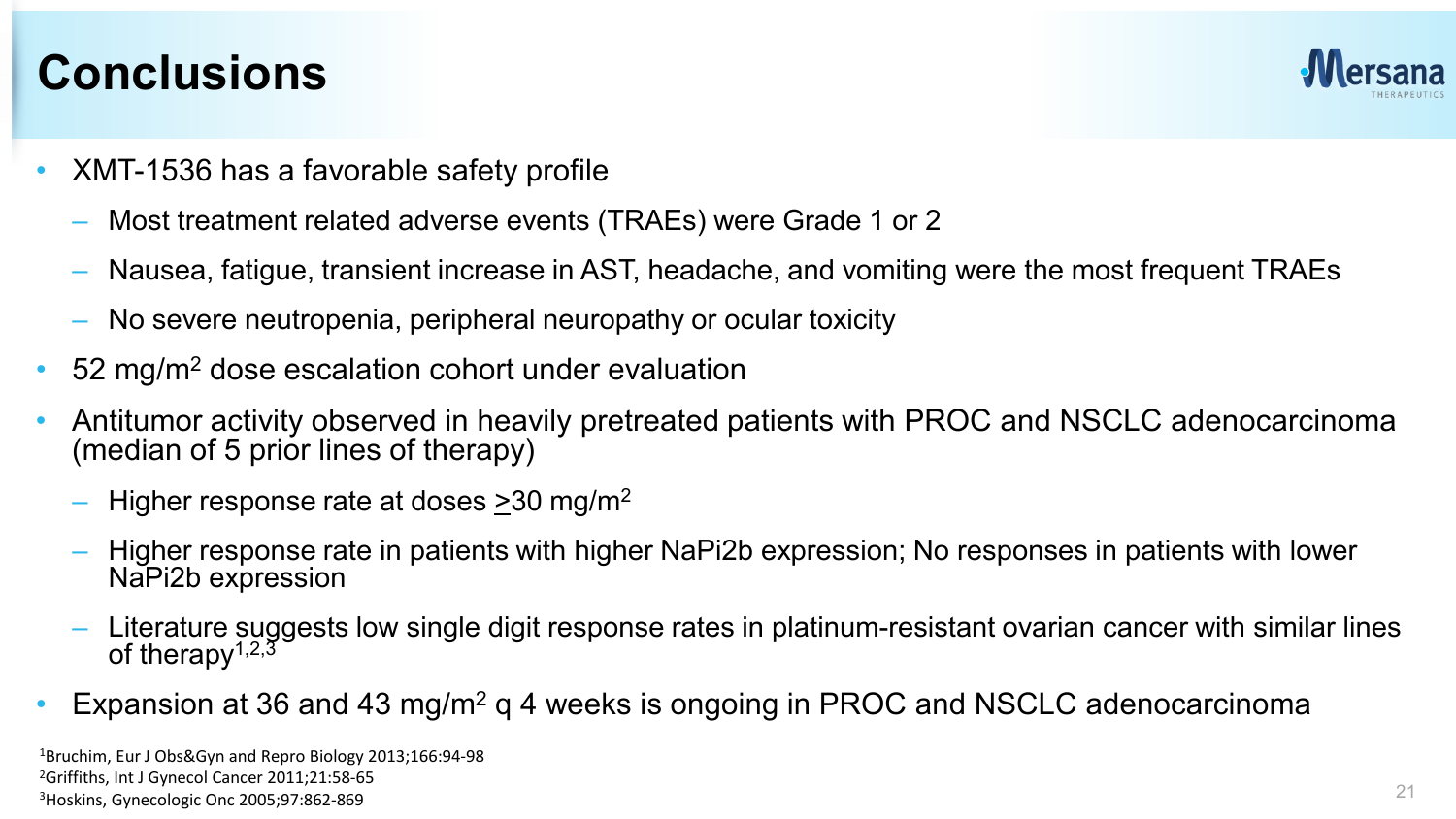### **Acknowledgements**



### **We thank the patients, their families and caregivers for their contribution to this study\***

#### **UNTED STATES**

**\*Sponsored by Mersana Therapeutics, Inc.** U. of Alabama at Birmingham, Birmingham, AL – Rebecca Ahrend Arizona Oncology Associates, Tucson, AZ – Joseph Buscema Rocky Mountain Cancer Centers, LLP, Lone Tree, CO – Robert Jotte H. Lee Moffitt Cancer Center, Tampa FL – Julian Santos U. of Florida, Gainesville, FL – Frederic Kaye U. of Miami, Miller School of Medicine, Miami, FL – Marilyn Huang Lahey Clinic, Burlington, MA – Corrine Zarwan Massachusetts General Hospital, Boston, MA – Sara Bouberhan Dana Farber Cancer Institute, Boston, MA – Ursula Matulonis; Pasi Janne Maryland Oncology and Hematology, Bethesda, MD – John Wallmark Henry Ford Medical Center, Detroit, MI – Ding Wang QUEST Research Institute, Farmington Hills, MI – Mohammed Ibrahim St. Luke's Cancer Center, Kansas City, MO – Ram Subramanian Washington University of . St. Louis, St. Louis, MO – Premal Thacker U. of Utah Huntsman Cancer Institute – Theresa Werner Atrium Health, Charlotte, NC – William Naumann Mount Sinai, NYC, NY – Thomas Marron Ohio State University Wexner Medical Center, Columbus, OH – John Hays U. of Oklahoma, Oklahoma City, OK – Debra Richardson; Susanna Ulahannan Willamette Valley Cancer Institute, Eugene, OR – Charles Anderson Fox Chase Cancer Center, Philadelphia, PA – Martin Edelman

#### **UNITED STATES**

UPMC Hillman Cancer Center, Pittsburgh, PA – Tim Burns Allegheny Health Network, Pittsburgh, PA – Thomas Krivak Institute of Translational Oncology Research, Greenville, SC – Jeffrey Edenfield Sarah Cannon Research Institute, Nashville, TN – Erika Hamilton; Melissa Johnson U. of Texas Southwestern Medical School, Dallas, TX – David Miller Texas Oncology Fort Worth, Fort Worth, TX – Stephen Richey Texas Oncology, Houston, TX – Donald Richards Texas Oncology, Austin, TX – Jason Melear Mary Crowley Cancer Research Institute, Dallas, TX – Minal Barve START, San Antonio, TX – Kryi Papadopoulos NEXT Oncology, San Antonio, TX – Anthony Tolcher, Antonio Santillan Virginia Cancer Specialist, Fairfax, VA – Alex Spira

#### **CANADA**

Southlake Regional Health Care Center, Newmarket, Ontario – Labib Zibdawi British Columbia Cancer Agency, Vancouver – Sara Taylor Jurasinski Caner Center, Hamilton, Ontario – Hirte Holgar

#### **AUSTRALIA**

22 Chris O'Brien Lifehouse, Camperdown – Steven Kao Peter MacCallum Center, Melbourne, Victoria – Linda Milschkin Austin Health – ONJ Cancer Center, Heidelberg, Victoria – Paul Mitchell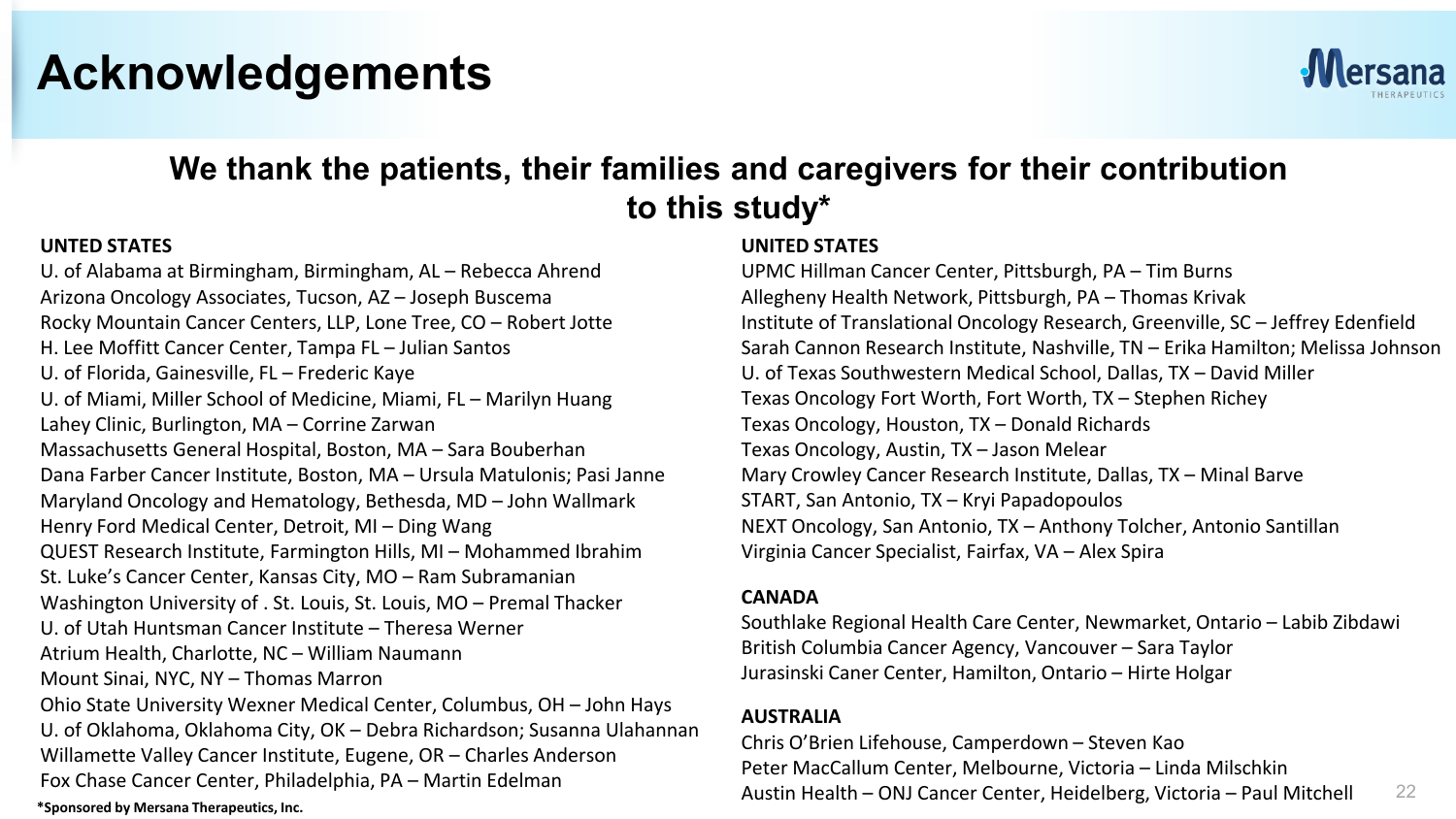### **XMT-1536: Path to Pivotal Study in High Unmet Need Indications**



|                                              | <b>Dose Escalation</b>                                                                          | <b>Ovarian Cancer Expansion</b><br>Data in 2Q & 2H 2020                                                                    | <b>NSCLC Adeno Expansion</b><br>Data in 2Q & 2H 2020                                                                                                                                     |
|----------------------------------------------|-------------------------------------------------------------------------------------------------|----------------------------------------------------------------------------------------------------------------------------|------------------------------------------------------------------------------------------------------------------------------------------------------------------------------------------|
| <b>Population</b>                            | Late stage platinum-resistant<br>ovarian cancer<br>Late stage recurrent NSCLC<br>adenocarcinoma | • 1-3 prior lines in platinum resistant<br>4 prior lines regardless of platinum<br>status<br>• High grade serous histology | • Prior treatment with a platinum<br>doublet and PD-1/L1 inhibitor<br>• Prior TKIs if targetable mutation<br>• Up to 2 prior lines of cytotoxic<br>therapy<br>• Adenocarcinoma histology |
| <b>Dose</b>                                  | Determined 43 mg/m <sup>2</sup> MTD                                                             | 36 mg/m <sup>2</sup> dose initiated in Aug 2019<br>43 mg/m <sup>2</sup> dose initiated in Dec 2019                         | 36 mg/m <sup>2</sup> dose initiated in Aug 2019<br>$\bullet$<br>• 43 mg/m <sup>2</sup> dose initiated in Dec 2019                                                                        |
| <b>Current</b><br><b>Standard of</b><br>Care | <b>Investigational Agent</b>                                                                    | ORR: 4-12%<br>$mPFS: 3-4 m$ os<br>$mOS: 9-12 m$                                                                            | ORR: 14-23%<br>$mPFS: 3-4 m$<br>$mOS: 9-12 m$                                                                                                                                            |
|                                              |                                                                                                 |                                                                                                                            |                                                                                                                                                                                          |

K Moore et al., ESMO 2019; Pujade-Lauraine et al., SGO 2019; Gaillard et al., ESMO 2018; SmartAnalyst report 2019 Garon et al., Lancet 2014; Rittmeyer A, et al. Lancet. 2017; Borghaei H, et al. N Engl J Med. 2015; SmartAnalyst report 2019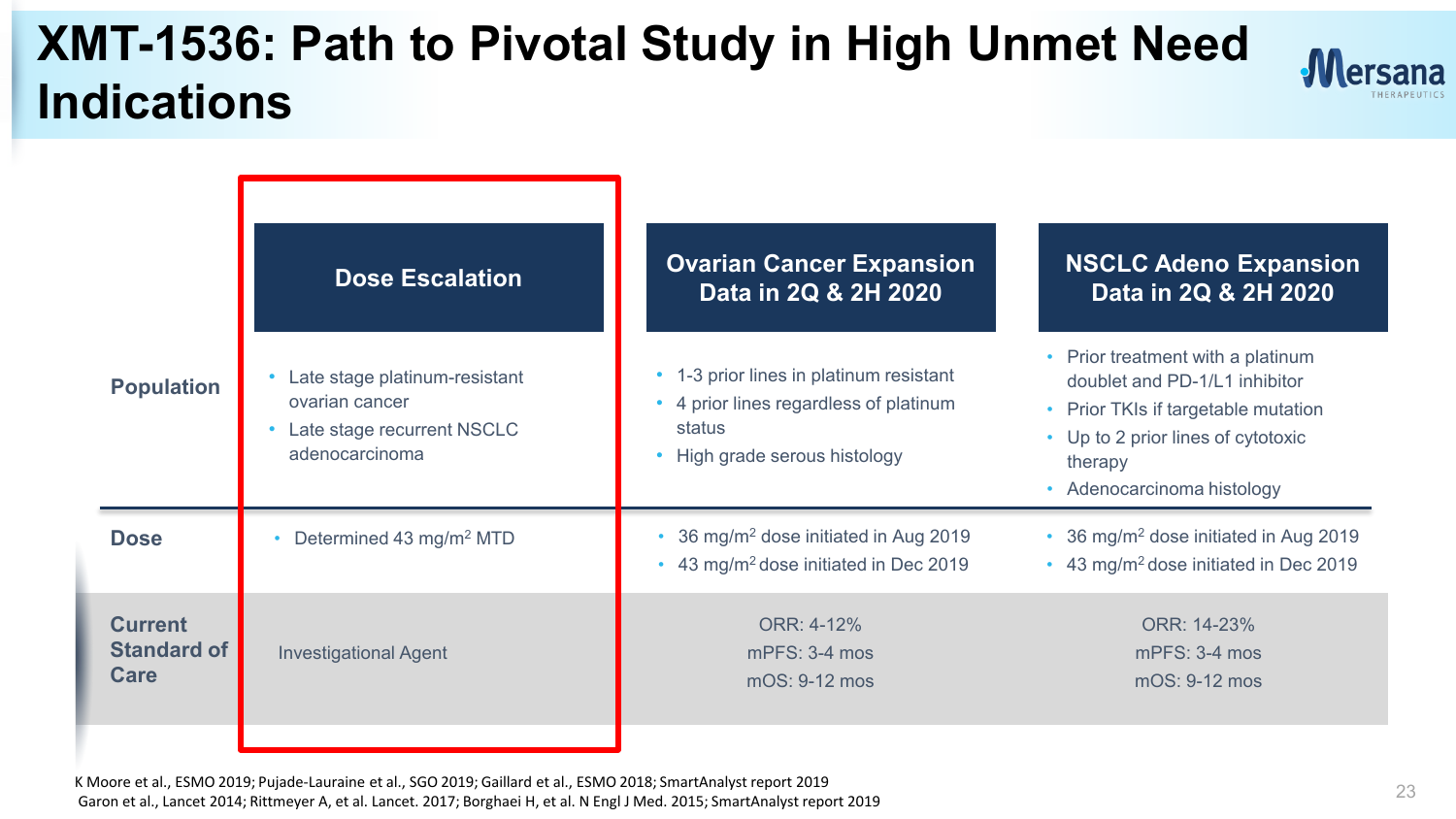### **XMT-1536: Path to Pivotal Study in High Unmet Need Indications**



|                                              | <b>Dose Escalation</b>                                                                            | <b>Ovarian Cancer Expansion</b><br>Data in 2Q & 2H 2020                                                                | <b>NSCLC Adeno Expansion</b><br>Data in 2Q & 2H 2020                                                                                                                                                         |
|----------------------------------------------|---------------------------------------------------------------------------------------------------|------------------------------------------------------------------------------------------------------------------------|--------------------------------------------------------------------------------------------------------------------------------------------------------------------------------------------------------------|
| <b>Population</b>                            | Late stage platinum-resistant<br>ovarian cancer<br>• Late stage recurrent NSCLC<br>adenocarcinoma | 1-3 prior lines in platinum resistant<br>4 prior lines regardless of platinum<br>status<br>High grade serous histology | • Prior treatment with a platinum<br>doublet and PD-1/L1 inhibitor<br>Prior TKIs if targetable mutation<br>$\bullet$<br>Up to 2 prior lines of cytotoxic<br>$\bullet$<br>therapy<br>Adenocarcinoma histology |
| <b>Dose</b>                                  | • Determined 43 mg/m <sup>2</sup> MTD                                                             | 36 mg/m <sup>2</sup> dose initiated in Aug 2019<br>43 mg/m <sup>2</sup> dose initiated in Dec 2019                     | 36 mg/m <sup>2</sup> dose initiated in Aug 2019<br>43 mg/m <sup>2</sup> dose initiated in Dec 2019<br>$\bullet$                                                                                              |
| <b>Current</b><br><b>Standard of</b><br>Care | <b>Investigational Agent</b>                                                                      | ORR: 4-12%<br>$m$ PFS: 3-4 mos<br>mOS: 9-12 mos                                                                        | ORR: 14-23%<br>$m$ PFS: 3-4 mos<br>mOS: 9-12 mos                                                                                                                                                             |
|                                              |                                                                                                   |                                                                                                                        |                                                                                                                                                                                                              |

K Moore et al., ESMO 2019; Pujade-Lauraine et al., SGO 2019; Gaillard et al., ESMO 2018; SmartAnalyst report 2019 Garon et al., Lancet 2014; Rittmeyer A, et al. Lancet. 2017; Borghaei H, et al. N Engl J Med. 2015; SmartAnalyst report 2019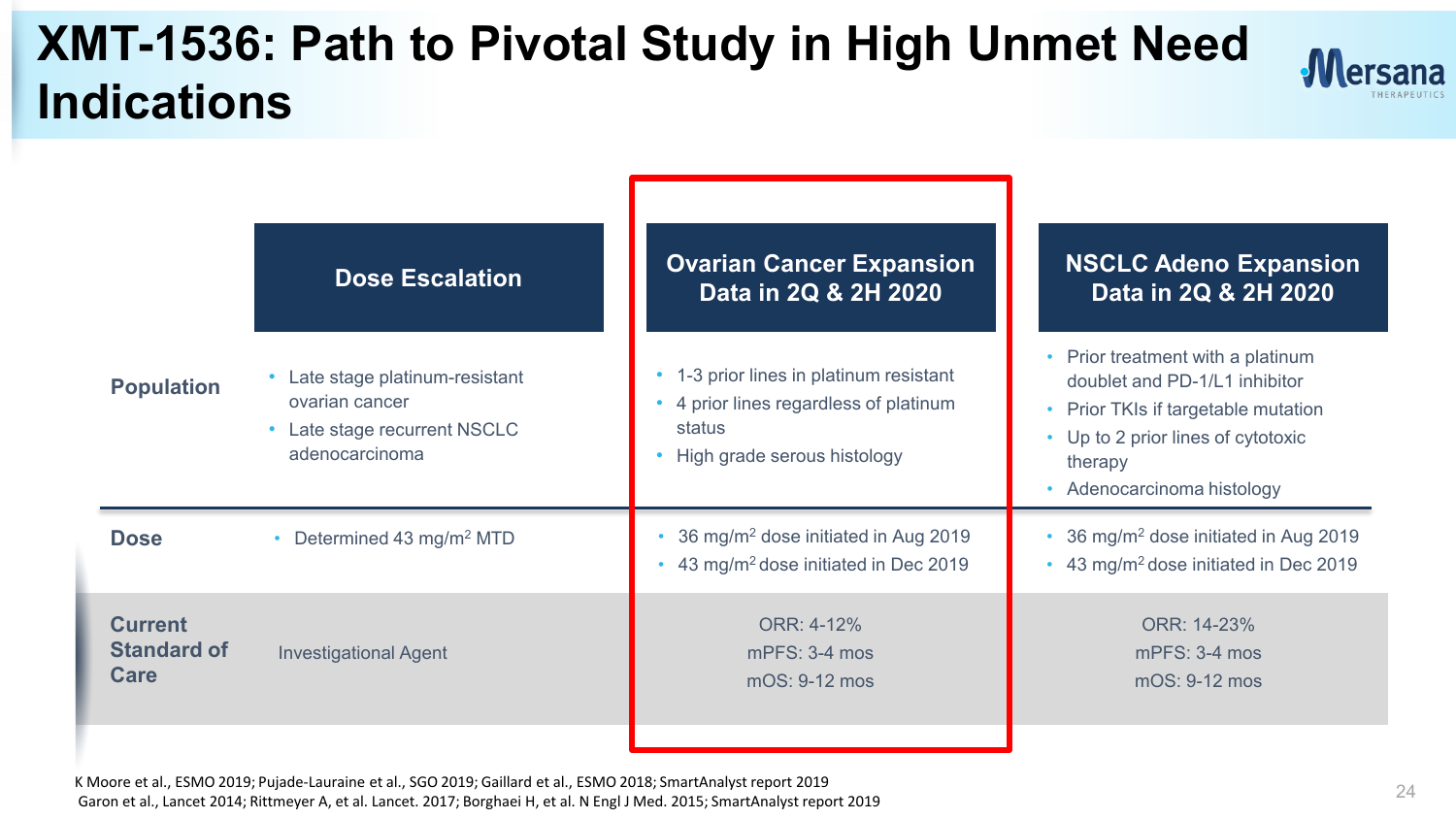## **XMT-1536: Path to Pivotal Study in High Unmet Need Indications**



| <b>Population</b>                            | <b>Dose Escalation</b>                                                                                       | <b>Ovarian Cancer Expansion</b><br>Data in 2Q & 2H 2020                                                                    | <b>NSCLC Adeno Expansion</b><br>Data in 2Q & 2H 2020                                                                                                                             |
|----------------------------------------------|--------------------------------------------------------------------------------------------------------------|----------------------------------------------------------------------------------------------------------------------------|----------------------------------------------------------------------------------------------------------------------------------------------------------------------------------|
|                                              | Late stage platinum-resistant<br>ovarian cancer<br>Late stage recurrent NSCLC<br>$\bullet$<br>adenocarcinoma | • 1-3 prior lines in platinum resistant<br>4 prior lines regardless of platinum<br>status<br>• High grade serous histology | Prior treatment with a platinum<br>doublet and PD-1/L1 inhibitor<br>Prior TKIs if targetable mutation<br>Up to 2 prior lines of cytotoxic<br>therapy<br>Adenocarcinoma histology |
| <b>Dose</b>                                  | • Determined 43 mg/m <sup>2</sup> MTD                                                                        | • 36 mg/m <sup>2</sup> dose initiated in Aug 2019<br>• 43 mg/m <sup>2</sup> dose initiated in Dec 2019                     | 36 mg/m <sup>2</sup> dose initiated in Aug 2019<br>43 mg/m <sup>2</sup> dose initiated in Dec 2019                                                                               |
| <b>Current</b><br><b>Standard of</b><br>Care | <b>Investigational Agent</b>                                                                                 | ORR: 4-12%<br>$m$ PFS: 3-4 mos<br>mOS: 9-12 mos                                                                            | ORR: 14-23%<br>$m$ PFS: 3-4 mos<br>mOS: 9-12 mos                                                                                                                                 |
|                                              |                                                                                                              |                                                                                                                            |                                                                                                                                                                                  |

K Moore et al., ESMO 2019; Pujade-Lauraine et al., SGO 2019; Gaillard et al., ESMO 2018; SmartAnalyst report 2019 Garon et al., Lancet 2014; Rittmeyer A, et al. Lancet. 2017; Borghaei H, et al. N Engl J Med. 2015; SmartAnalyst report 2019